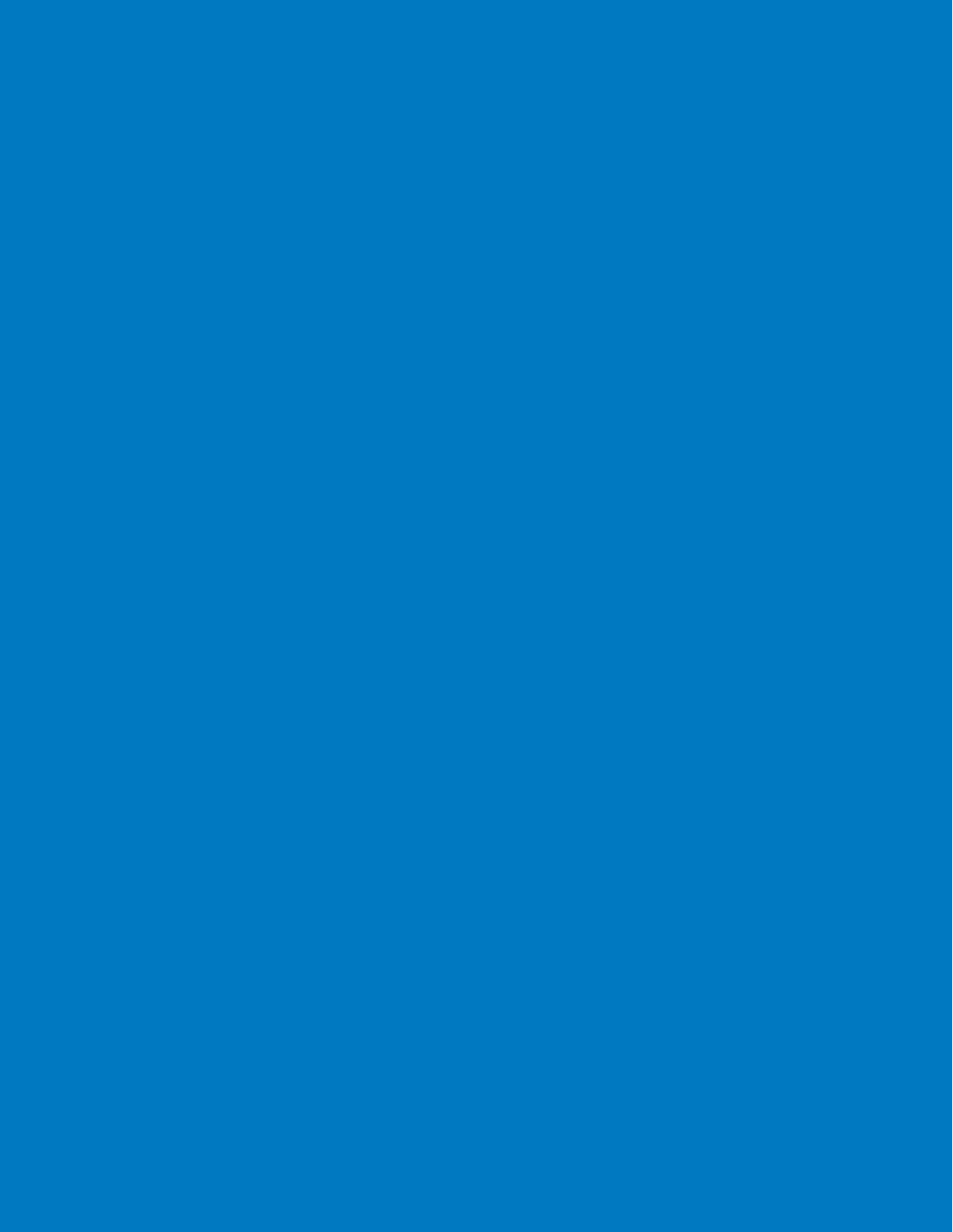### **Contents**

- organizational overview / Corporate mandate **05**
	- vision, mission, values **06**
	- message from the Ceo **07**
	- Summary of TSASK's strategic priorities and provincial auditor's recommendations **10**
		- Management's discussion of financial
			- and operational performance **12**
				- The Board of directors **23**

Management's responsibility for

- the financial statements **26**
- independent auditor's report **27**
	- financial statements **28**
- notes to the financial statements **31**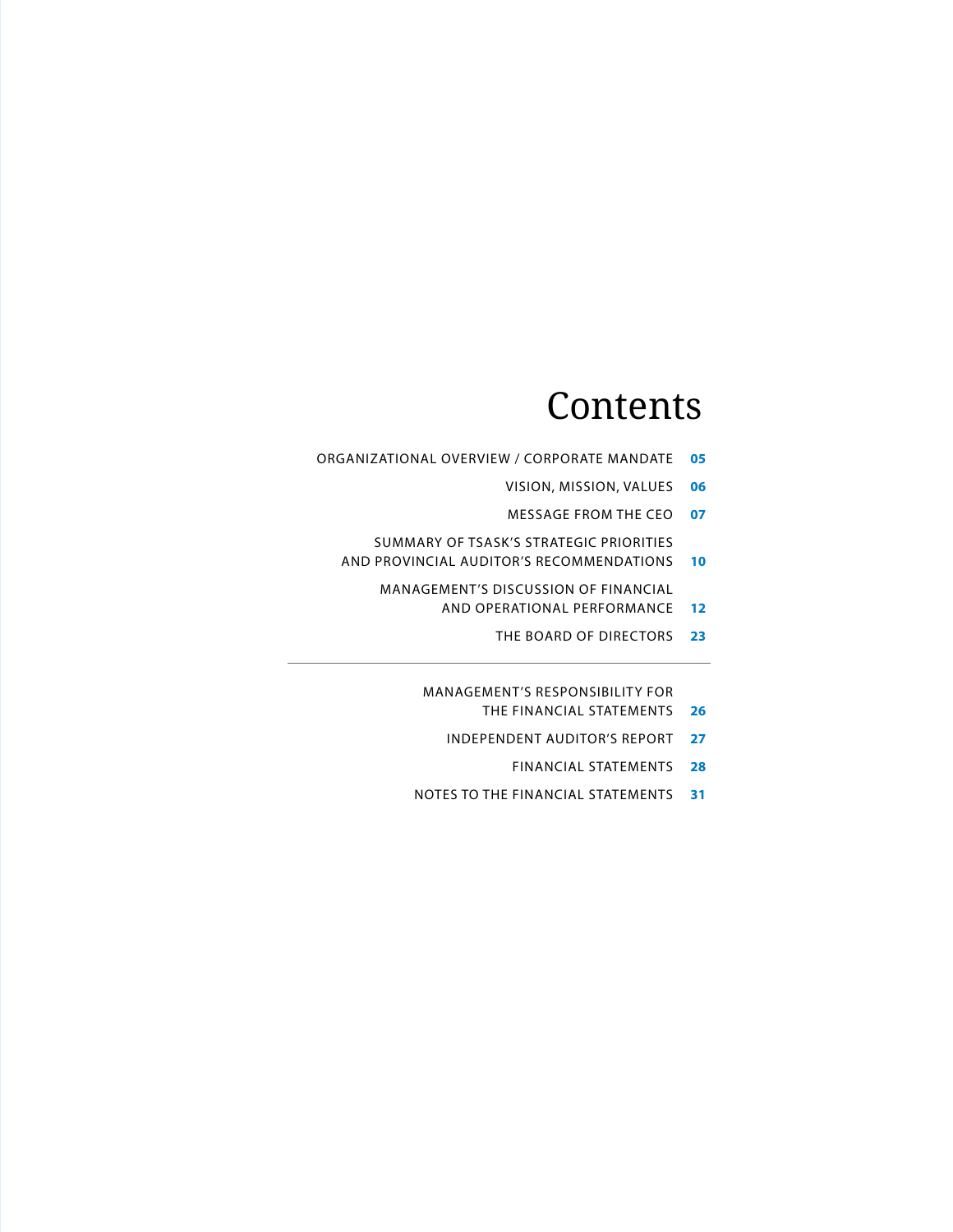Our Corporate Mandate defines our unique purpose and outlines the business we are in.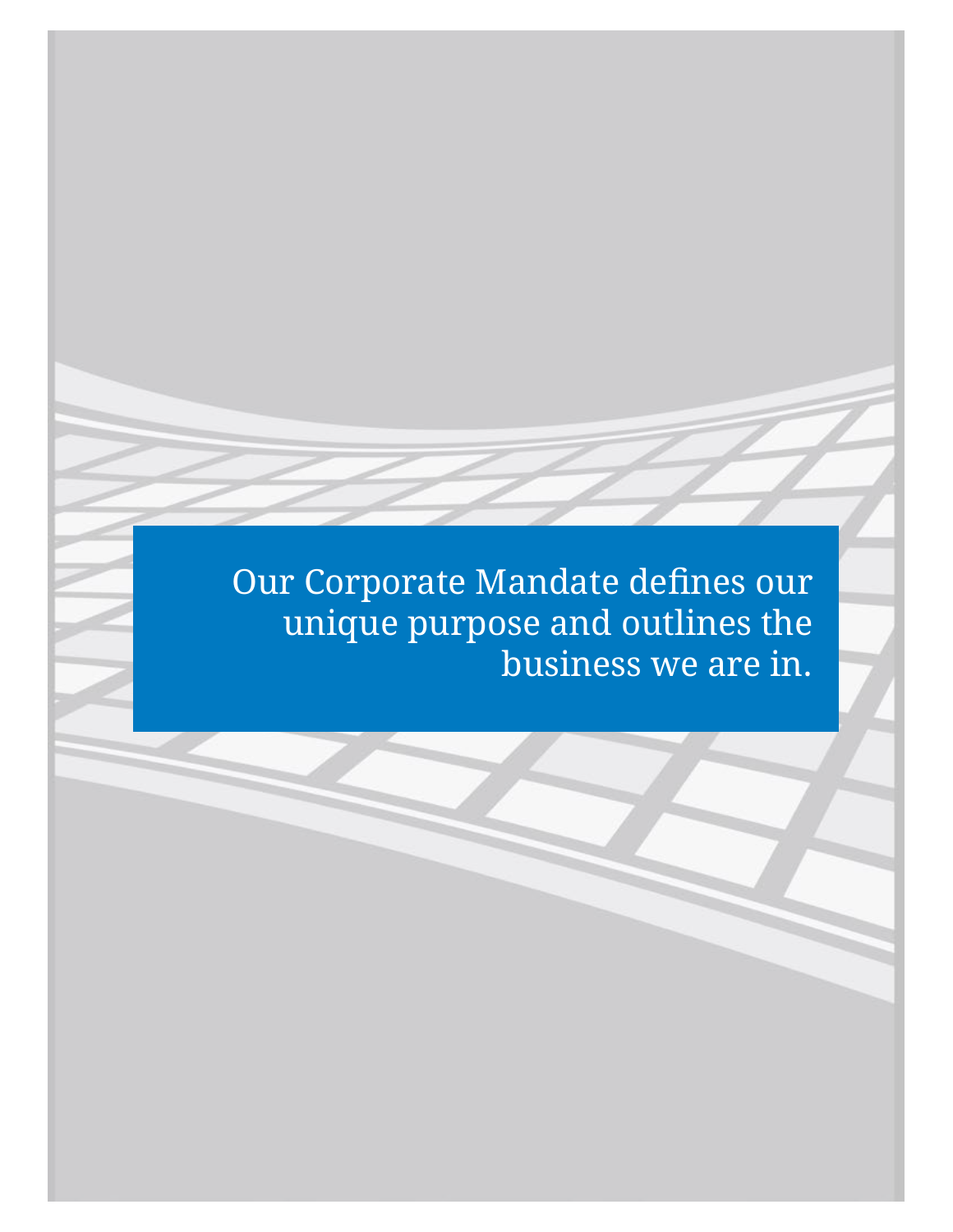# Organizational Overview

The Technical Safety Authority of Saskatchewan (TSASK) is a not-for-profit organization established July 1, 2010 through the passing of The Technical Safety Authority of Saskatchewan Act. TSASK was created from the Licensing and Inspections Branch of the Ministry of Corrections, Public Safety and Policing with a mandate of delivering safety programs related to pressure equipment, elevating devices and amusement rides.

TSASK's registration, inspection, certification and licensing programs and services operate on a fee-for-service basis. These fees are charged to the sectors that design, manufacture, install, operate and own potentially hazardous equipment. TSASK administers and enforces the provisions of the following legislation and related regulations:

- The Boiler and Pressure Vessel Act, 1999;
- The Passenger and Freight Elevator Act;
- The Amusement Ride Safety Act.

TSASK operates at arms-length from the provincial government, under the terms of a Safety Standards Agreement. The Ministry of Government Relations continues to be responsible for the legislative and regulatory requirements governing the safe operation of boilers, pressure vessels, elevators and amusement rides.

The provincial government also continues to be responsible for establishing safety standards, policies, legislative and regulatory requirements related to public safety.

### Our Corporate Mandate

The Technical Safety Authority of Saskatchewan is a not-for-profit organization responsible for the administration and enforcement of legislation and regulations on behalf of government.

Our professional team provides a full range of programs and services including:

- Licensing and permitting;
- Assessing regulated equipment design;
- Overseeing the fabrication and installation of regulated equipment;
- Assessing and certifying knowledge and quality practices within registered organizations;
- Testing, certifying and licensing of industry personnel;
- Inspecting regulated equipment;
- Educating and informing industry;
- Contributing to the advancement of safety standards;
- Enforcing standards and legislation;
- Investigating reported accidents.

These services are provided to individuals and organizations that design, manufacture, install, operate or own any equipment that falls within our area of responsibility.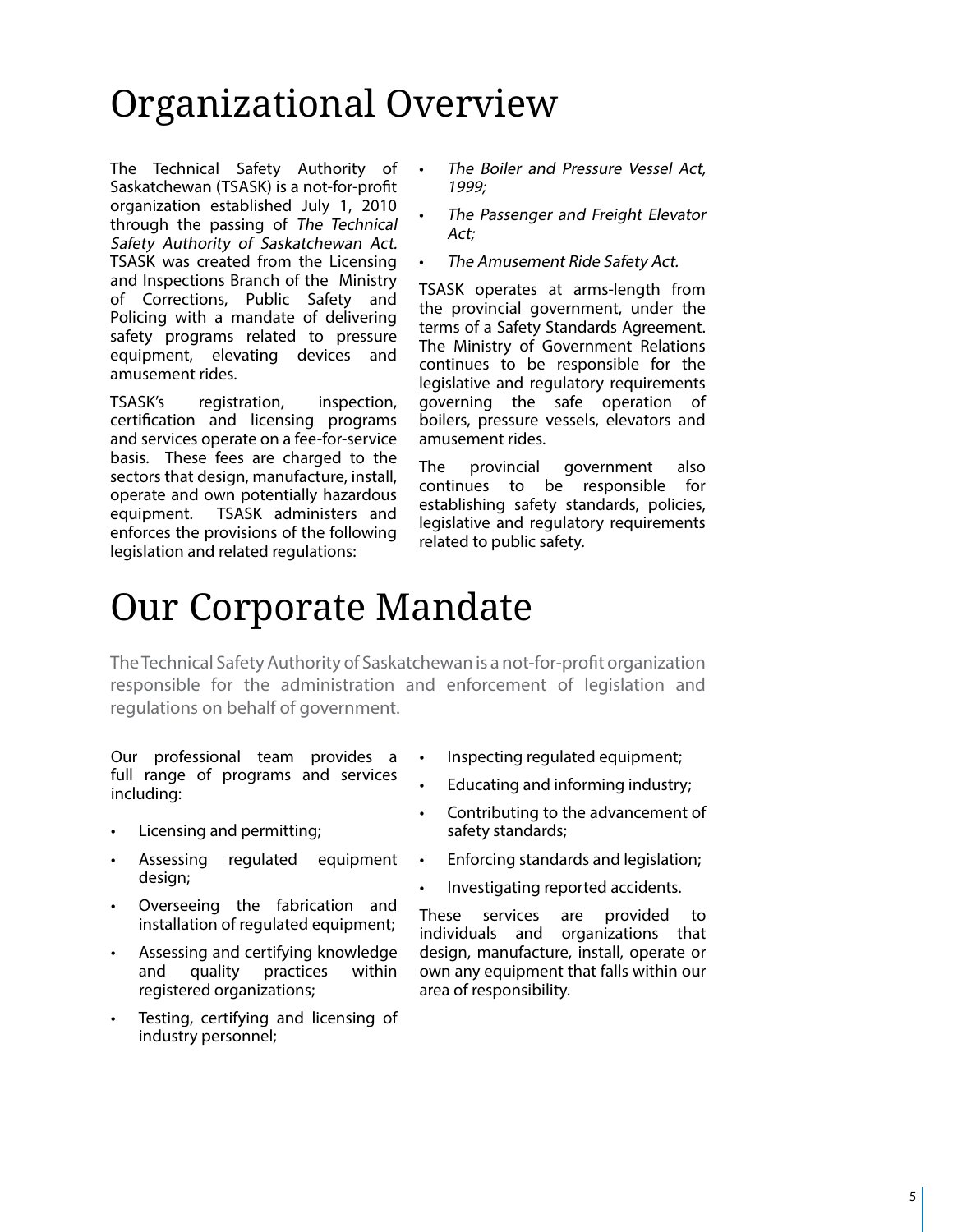# Vision

Recognized as a leading safety authority - a Saskatchewan service provider, inspiring and shaping excellence in public safety.

# Mission

In collaboration with owners, operators and the industry, TSASK provides professional safety, educational and regulatory services that instill a high level of confidence in our public safety system.

## Core Values

| <b>Safety is Paramount</b>                                                  | <b>Professional Service</b>                                                                                     |  |  |  |  |  |
|-----------------------------------------------------------------------------|-----------------------------------------------------------------------------------------------------------------|--|--|--|--|--|
| We practice uncompromised safety in<br>and through the services we deliver. | We add value to our customers through<br>excellence in everything we do.                                        |  |  |  |  |  |
| <b>Integrity</b>                                                            | <b>Continuous Learning</b>                                                                                      |  |  |  |  |  |
| We are open, honest, ethical and<br>transparent in our conduct.             | We invest in our employees' learning,<br>growth and transfer of knowledge to<br>support continuous improvement. |  |  |  |  |  |
| Accountability                                                              |                                                                                                                 |  |  |  |  |  |
| re are committed to reconncible                                             |                                                                                                                 |  |  |  |  |  |

We are committed to responsible, consistent and dependable actions.

### **Teamwork**

We believe in the strength of collaborative efforts.

### **Respect**

We treat colleagues, customers and stakeholders with respect.

### **Recognition**

We value and acknowledge the work, ideas, initiatives and contributions of our colleagues and customers.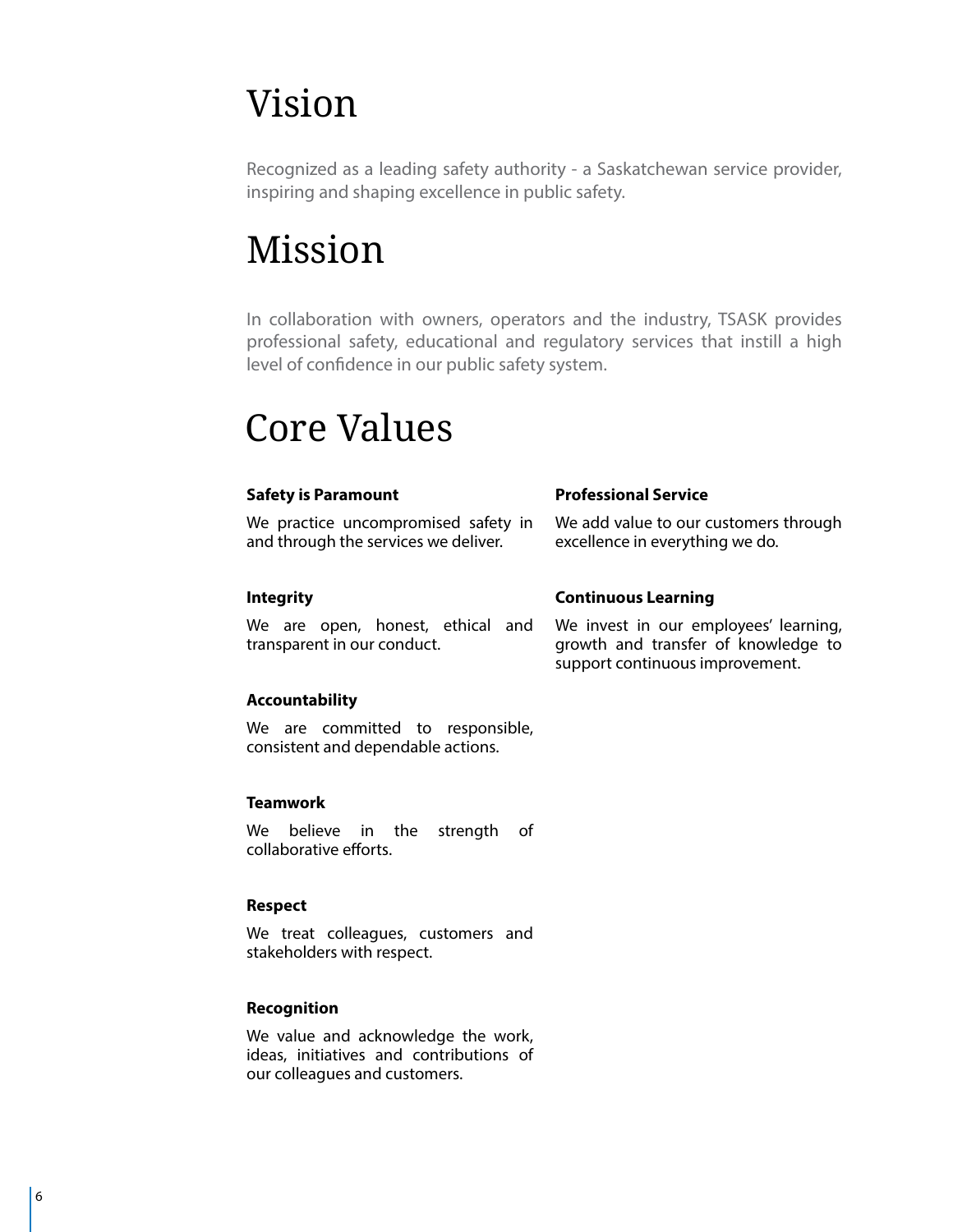# Message from the CEO

It is my pleasure to present the Annual Report of the Technical Safety Authority of Saskatchewan for the 2014-15 fiscal year. Much of my discussion last year, my first full year as CEO, was focused on our internal efforts to create the cultural and operational building blocks to position our organization for continued success. Thank you to the entire management group and the TSASK team for embracing the challenge. Your commitment to building an environment of collaboration, empowerment and ownership has truly re-shaped our organization. Fiscal 2015 was a year of many achievements and while we discuss our performance in great detail in Management's Discussion of Financial and Operational Performance, I would like to provide an update on our strategic priorities and highlight some very important advancements.

We are creating new value to support our customers and our primary client, the Province of Saskatchewan. That work was recognized in June 2015, when TSASK entered into a new 10-year service



"TSASK prides itself on being an organization that is responsive to customer needs through continuous improvement in the areas of engagement, education and effective communication." Bill Scott, CEO

agreement with the Ministry of Government Relations through the renewal of the Safety Standards Agreement to 2025.

One of our biggest efforts this past year was focused on implementing our new code enforcement software (Basebridge), which is a customized software solution that provides TSASK with the tools it needs to become more efficient, improve the customer experience and more actively manage the risk profile of industry participants. The first module of Basebrige was implemented in the fall of 2014 for our largest business segment, boilers and pressure vessels. The system gives TSASK the ability to establish statistically measureable benchmarks to test, evaluate and more effectively deliver on our service standards. We have more visibility with respect to customer risk profiles, which improves our ability to prioritize our work. At the same time, this automation gives our inspectors access to real-time data, and the ability to report from the field, which reduces paper-based reporting, administration and improves data reliability.

Another significant undertaking during 2014-15 was our investigation into the explosion that occurred on December 24, 2013 at the Co-op Refinery Complex (CRC) in Regina. TSASK, together with Regina Fire and Protective Services established a team to investigate the explosion, and on December 3, 2014, we issued a special report for action. I commend those who dedicated countless hours to this important project. It was a collaborative effort, one that allowed us to share our expertise and learn from others on the team. The result was a comprehensive report that provided valuable insight and direction to one of our key Saskatchewan customers.

"Basebridge provides our inspectors with readily available historical inspection data and enables them to document and append important information so they can more effectively apply their expertise in the complex decision-making processes we employ," says Chris Selinger, TSASK's Chief Inspector. "It has improved our ability to advance greater riskinformed inspection practices, increase productivity and become even more responsive to industry demands."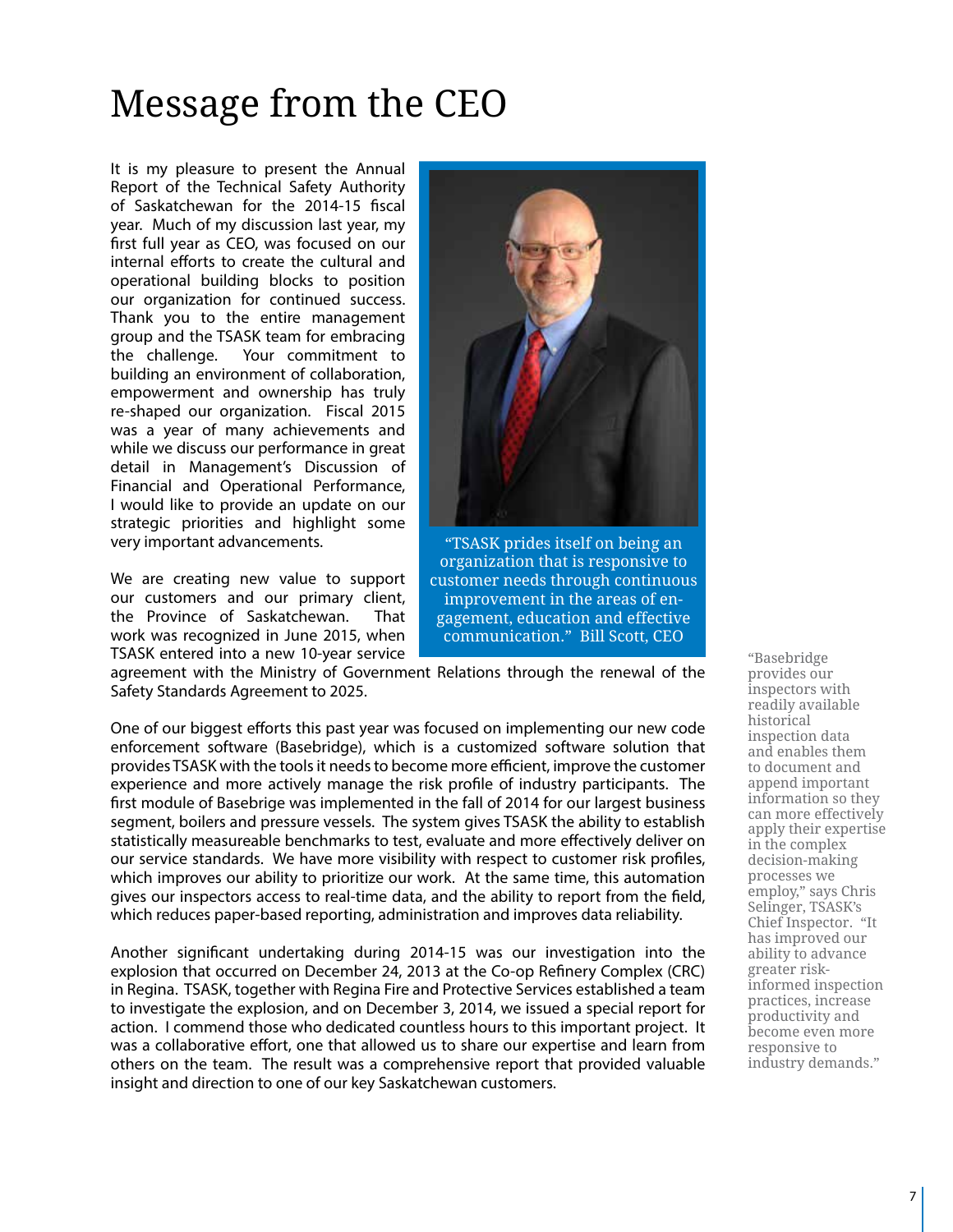

"Our management team came together for a two-day strategic workshop where we re-affirmed our strategic priorities," said Bill Scott, CEO. "Our entire team has a shared understanding of our broad-based organizational priorities, which has created a workplace that encourages debate, problem solving, and solutions based collaboration."

I am also happy to report that our organization has made significant progress in addressing key deliverables that were identified by our management last year and subsequently noted by the Provincial Auditor during their audit of our organization's systems and processes in 2014. We welcomed the Provincial Auditor to our organization and were pleased that their assessment was consistent with our previously identified priorities. We have made substantial progress towards their recommendations and we have provided a summary of our work on pages 10 and 11 of this report.

TSASK prides itself on being an organization that is responsive to customer needs through continuous improvement in the areas of engagement, education and effective communication. To that end, TSASK implemented an industry wide customer survey in April 2015 to share our benchmarks for service standards and identify areas for improvement. We tested our staff's professionalism and knowledge, website effectiveness and turnaround times. The effort was extremely valuable.

We learned that our customers rely on TSASK for continuing education and knowledge transfers through certifications, process improvement and equipment safety training. They identified

our successes and areas of improvement, and we are responding. We implemented on-line payment options and we are building an information section on our website to reduce inaccurate information and improve turnaround times. We are investigating additional on-line applications and payment options for more complicated submissions to improve the user experience for our bigger customers. All of these initiatives are being put in place to improve our interaction with our customers and illustrate our commitment to customer service.

From a broader perspective, TSASK continues to participate in, and provide leadership to, national and international standards development. TSASK is involved in technical committees and industry associations whereby we are influencing standards advancing safety and best practices.

It is through this work that we are able to advance our public education objectives as we strive to inspire and promote excellence in public safety. During fiscal 2015, TSASK together with our counterparts in British Columbia and Alberta, participated in the first ever regulator forum as part of the International Pressure Equipment Integrity Association (IPEIA). We also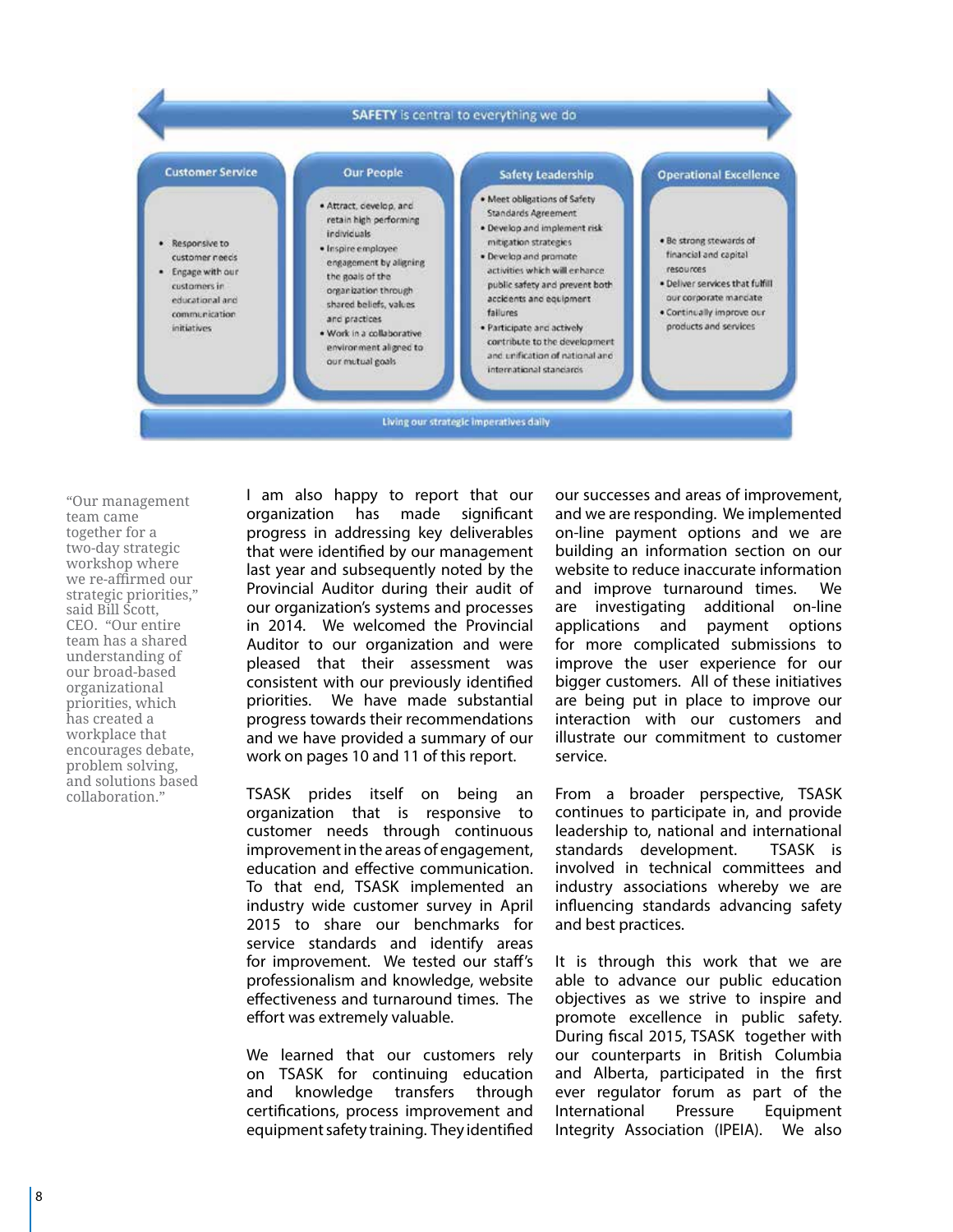introduced a new seminar program for industry that provides an overview of Saskatchewan provincial boiler and pressure vessel safety program requirements as well as an introduction to the scope and principles of the associated technical codes.

With respect to power engineering, TSASK moved beyond its traditional role as an examination Board. In 2015, in response to customer demand, TSASK revised the provincial Power Engineering Fireman Certification to more closely align the examinations with position requirements within the industry. This included new course materials for use by candidates and educators that came into effect on June 1, 2015.

A key priority area for our organization was, and will continue to be, a focus on our people. We must ensure that we are able to attract, develop and retain high performance individuals and inspire and engage our team to deliver results. We have been successful through the

most recent hiring process to attract a pool of technically trained candidates who are beginning their careers, which is an important component of our succession planning objectives, given some of our people are nearing retirement.

We also recognize that to truly influence an environment of collaboration and to understand the strengths and opportunities that will allow us to improve employee engagement and our service culture, we must have both formal and informal processes to solicit feedback and create buy-in. To this end, TSASK conducted its first ever employee survey in fiscal 2015. We tested various categories, including leadership, workplace culture, communication and our work environment in the context of our strategic priorities, customer service, people, safety leadership and operational excellence. The results were very positive with the organization being rated on average four out of five in all major categories.

Further, through a substantial investment in training that included leadership, change management, communication, administrative processes and knowledge transfer, we are giving our employees the tools they need to advance their careers. We are creating opportunities for our employees who are motivated to do so, to move into non-traditional roles. As well, management is currently identifying areas where cross-functional training can be employed to further advance broad-based technical competencies throughout the organization.

On behalf of the TSASK team, we pay<br>tribute to Nick Surtees who passed awas<br>in February of 2015. He served as Chie<br>Inspector for our organization from<br>1987 to 2005. He was instrumental in<br>creating the current Boiler and Pr *tribute to Nick Surtees who passed away in February of 2015. He served as Chief Inspector for our organization from 1987 to 2005. He was instrumental in creating the current Boiler and Pressure Vessel Safety Act. In 2005, he received the Canadian Standards Association Award of Merit for over 15 years of outstanding leadership and devotion focused on the development of standards for public safety programming. His commitment to industry and this province was a significant one. He will be missed. "The TSASK team."*

In closing, thank you again to the entire TSASK team, including the Board of Directors, for your continued commitment to our organization. Over the past 18 months, we have embraced change, refocused the organization and built new competencies. We are now seeing the benefit of that work. We are creating an environment for ongoing success.

To all of our stakeholders, thank you for sharing in our vision. Your support, collaboration, and collective commitment to our mandate are truly appreciated, as we continue to strive to inspire and shape excellence in public safety.

Sincerely,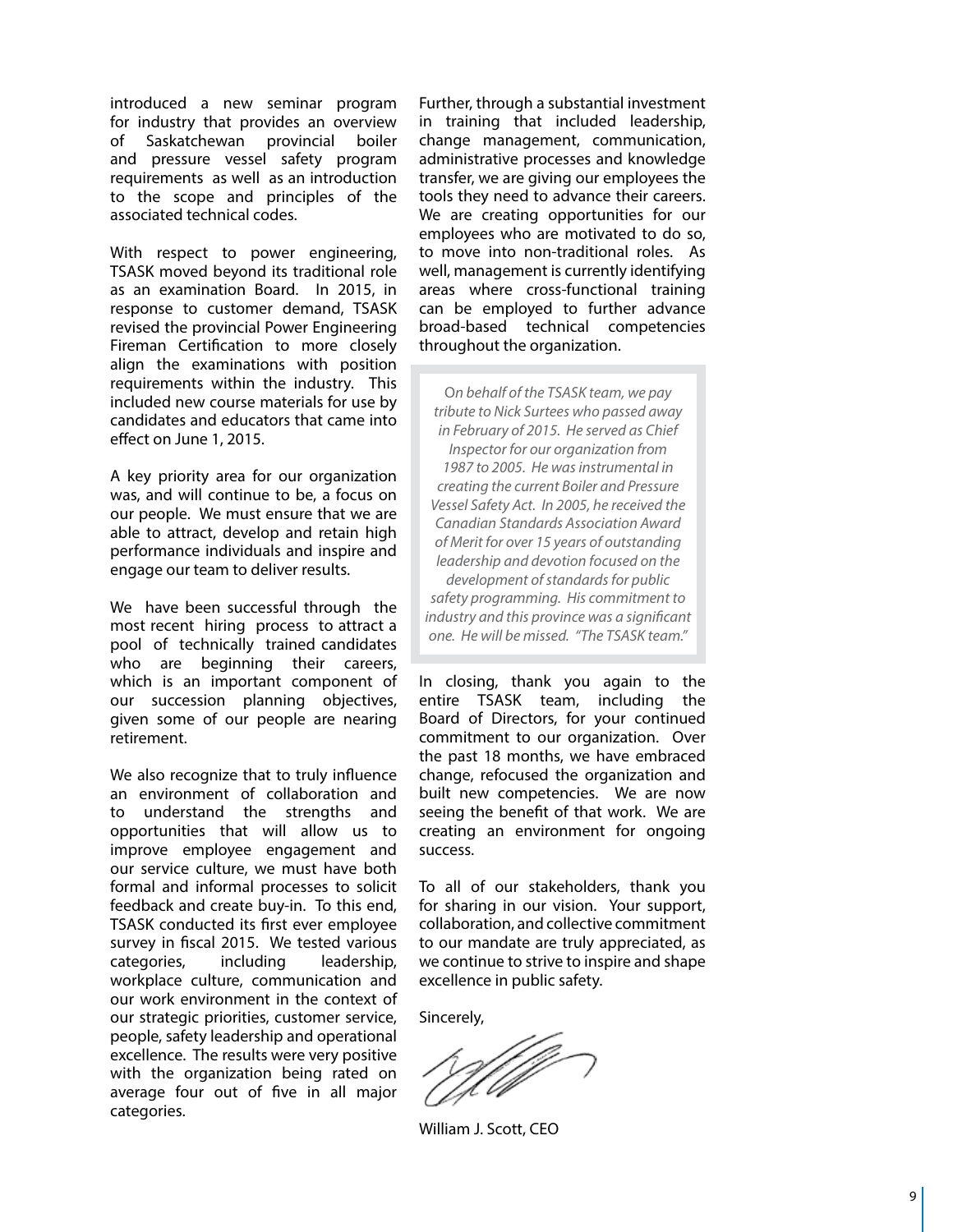# Summary of TSASK'S Strategic Priorities Recommendations

During 2013-14, the TSASK management team met to assess its risk management practices improvement. Subsequent to this session, TSASK welcomed the Provincial Auditor who cor Their assessment was consistent with our identified priorities.

We have made substantial progress towards their recommendations. The following table pro

### **Strategic Priority TSASK Response is a status of the status of the status of the status of the status of the status of the status of the status of the status of the status of the status of the status of the status of th**

Identify and formally assess the risks surrounding the inspection of boilers and pressure vessels.

Use a documented risk-informed strategy for inspection selection.

Establish a policy requiring periodic formal re-evaluation of risk-informed strategies for inspection selection.

Establish written policies and procedures for handling incidents and complaints.

Establish a written policy for follow-up of inspection deficiencies.

Formalize the process to clear backlog of outstanding inspections for boilers and pressure vessels within a reasonable amount of time.

Establish processes to ensure the accuracy and completeness of TSASK's electronic inspection records.

Give the Board and the Ministry written analysis of trends for regulated sectors and measures implemented to monitor trends and mitigate risks.

Establish processes to track and monitor completion of inspections by Quality Management System operators, to confirm inspections have been completed in accordance with their approved manuals.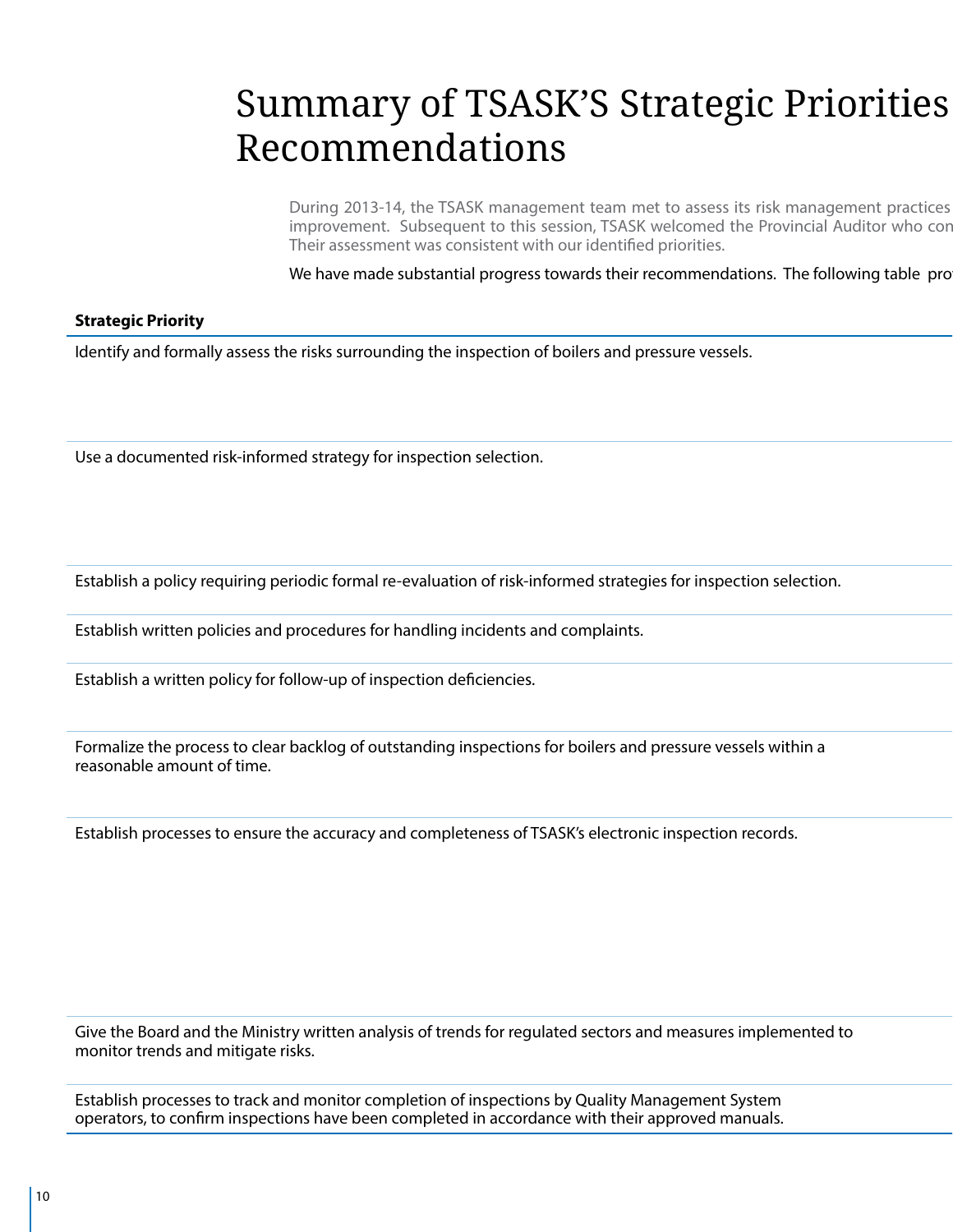# and Provincial Auditor's

and strategic priorities for the coming year in an effort to establish an action plan for imuprovement and audit of our existing boiler and pressure vessel inspection practices.

### vides a summary of our work:

| <b>TSASK Response</b>                                                                                                                                                                                                                                                                                                             | <b>Status - June 30, 2015</b>                                                                                                                          |
|-----------------------------------------------------------------------------------------------------------------------------------------------------------------------------------------------------------------------------------------------------------------------------------------------------------------------------------|--------------------------------------------------------------------------------------------------------------------------------------------------------|
| TSASK developed a function within the Basebridge<br>software system to enable risk analysis to be performed<br>and documented for all boilers and pressure vessels.<br>The output will be a Risk Priority Number (RPN) for each<br>boiler and pressure vessel.                                                                    | The function is currently being tested and TSASK has<br>plans for full implementation in the fall of 2015.                                             |
| TSASK developed a risk-informed strategy for<br>inspection selection utilizing the RPN system.                                                                                                                                                                                                                                    | A procedure for priority ranking of boiler and pressure<br>vessels based on the RPN has been developed and is<br>currently in draft form.              |
|                                                                                                                                                                                                                                                                                                                                   | Changes to regulatory requirements for periodic<br>inspections will follow.                                                                            |
| TSASK will evaluate its risk-informed strategy for<br>inspection selections on an annual basis at minimum.                                                                                                                                                                                                                        | TSASK intends to solidify this commitment in a formal<br>written policy in the near future.                                                            |
| TSASK is adding details to explain and clarify its<br>incident and complaint procedures on the website.                                                                                                                                                                                                                           | This work is in progress.                                                                                                                              |
| TSASK has implemented a policy document entitled,<br>"Boiler and Pressure Vessel Corrective Action Order<br>Follow-up Policy".                                                                                                                                                                                                    | This work is complete.                                                                                                                                 |
| TSASK has prepared inventory growth forecasts and<br>corresponding workforce level forecasts required<br>to continue progress in the reduction of overdue<br>inspections.                                                                                                                                                         | TSASK has implemented its recruitment and hiring<br>plans based on its forecasts.                                                                      |
| TSASK has replaced its former software system with the<br>new Basebridge software system. Basebridge improves<br>data accuracy by eliminating next inspection date entry<br>- instead automatically calculating next inspection<br>dates. Basebridge also includes mandatory data entry<br>fields to prevent data absence issues. | The Basebridge system has been implemented to<br>address this priority.                                                                                |
| Upon implementation, TSASK undertook a data<br>integrity review to improve the data imported from the<br>previous database.                                                                                                                                                                                                       | This work is continuing.                                                                                                                               |
| The Safety Standards Agreement was updated on June<br>30, 2015 and the requirement for this written analysis<br>no longer exists.                                                                                                                                                                                                 | While no longer formally required, TSASK continues<br>to monitor trends and mitigate risk as part of its<br>commitment to excellence in public safety. |
| TSASK is adding details to explain and clarify its process<br>for receipt and review of QMS holder reports.                                                                                                                                                                                                                       | This work is in progress.                                                                                                                              |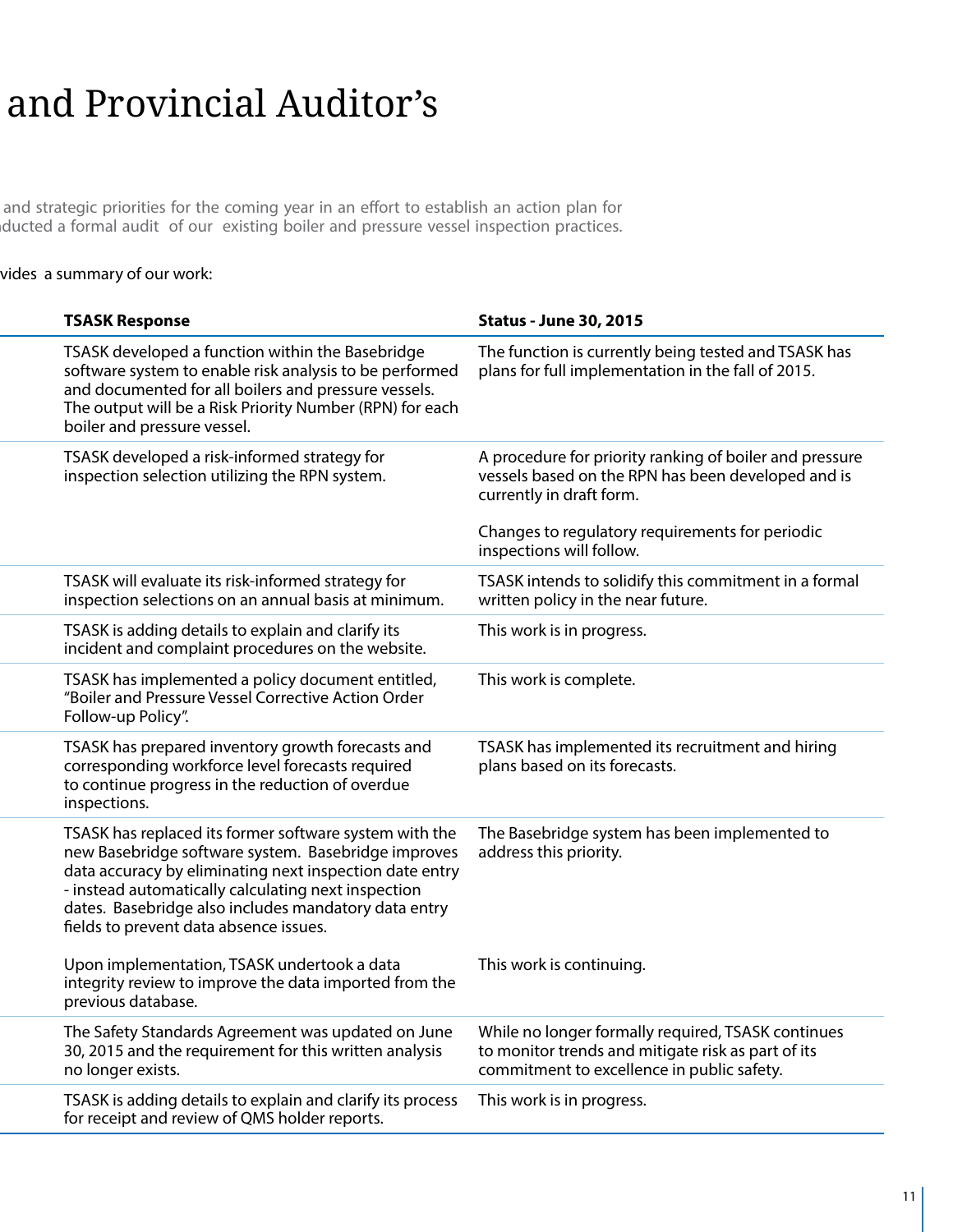### Management's Discussion of Financial and Operational Performance

The purpose of Management's Discussion of Financial and Operational Performance is to enhance our stakeholders' understanding of the industry trends that drive our priorities as an organization. It also provides financial and operational context to support the disclosures contained in the 2014-15 audited financial statements.

### **Fiscal 2014-15 Review of Financial Performance**

Fiscal 2014-15 was a productive year for our organization as we continued to invest in our people, our systems and to improve service to our customers. Financially, we continue to benefit from a strong revenue stream despite the downturn in the oil and gas sector midyear. It is important to note that while economic growth is a key contributor to TSASK's revenue base, our primary stream of revenue is derived from licensing of boilers, pressure vessels, and elevators, which are largely stationary items that are well insulated from economic slowdown.<br>From a revenue recognition and cash

flow perspective, our fees from licensing are collected in advance and are recognized as revenue over a one to five year period, depending on the licence. This means that we have a core base of stable, dependable revenue.

Revenues for 2014-15 were \$9.670 million, up 4.9% from the \$9.218 million we earned last year. Both of our primary businesses, boiler and pressure vessel safety and elevator safety, posted improved results year-over-year. Fiscal 2015 revenues from amusement ride safety were on par with 2013-14.

#### **Expenses**

TSASK's expenses for 2014-15 were \$9.332 million, an increase of \$1.334 million or approximately 16.7% from last year.

Salaries and benefits were up approximately 11.9% to \$6.391 million from the previous year, primarily reflecting the hiring of additional inspection expertise and the implementation of a new salary structure the Organization put in place to attract that expertise. TSASK also had a slightly higher full time equivalent employee count, which was 67.6 in fiscal

#### **Full Time Equivalent Count by Area**



was amortization, which was \$307,483 in fiscal 2015, more than double last year's level, as TSASK began amortizing its Basebridge software system in<br>August 2014.<br>Rent, space and equipment expenses

increased 16.8% to \$1.009 million from \$864,396. During the 2015 fiscal year, TSASK relocated its Saskatoon office from a downtown location to a space that provides better access and parking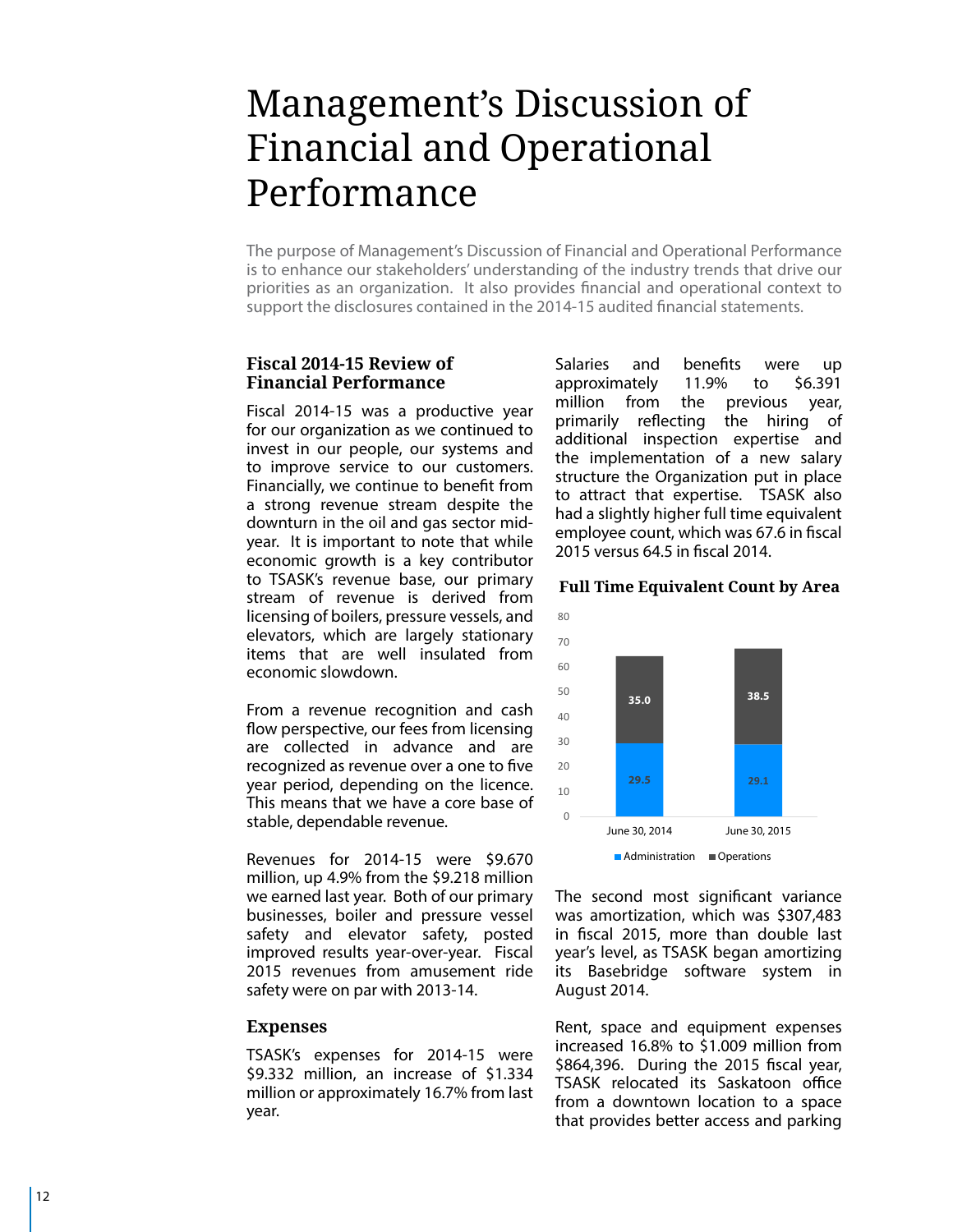

for customers and a more productive work environment for our employees. Other business expenses this fiscal year were \$421,371 compared to \$268,446 last year, reflecting additional employee training and development costs, and<br>expenses related to TSASK's new Pressure Equipment Safety Legislation (PESL) seminars that were implemented this year. And finally, legal, accounting and other services were \$374,150 in fiscal 2015 versus \$212,210 in fiscal 2014. This increase was primarily due to higher project management and consulting fees related to the implementation of Basebridge. As well, TSASK incurred additional legal fees to secure the Saskatoon lease and saw higher costs associated with its accounting software and external auditor fees.

#### **Capital Expenditures**

During 2014-15, TSASK continued to invest in Basebridge and we were successful in implementing the first module of this system during the first quarter of 2014-15. Total capital expenditures for the year were \$625,191 compared to \$270,002 in fiscal 2014 reflecting additional hardware, software and consulting expenditures associated with our new information technology system, new leaseholds for the Saskatoon office and expenditures for further Basebridge improvements.

#### **Net Assets**

TSASK's total net asset position was \$3.917 million as of June 30, 2015 an increase of 9.4% from \$3.579 million on June 30 last year. It is comprised of an investment in capital assets, a capital and operating reserve, as well as an externally restricted reserve. The externally restricted reserve is in place as defined under the Safety Standards Agreement with the Government of Saskatchewan.

#### **Review of Operational Performance**

TSASK is responsible for inspecting and regulating licenced pressure equipment, licenced elevating devices and amusement rides.<br>The number of licenced pressure

equipment items for fiscal 2014-15 totalled 32,902, a net increase of 274 or 0.8% compared to 2013-14, which experienced a 3.3% growth rate relative to the prior year. Despite slower growth in fiscal 2015 due to declining oil and gas activity, the number of equipment items still grew relative to last year primarily because of the addition of new larger facilities such as gas plants and the Sask Power carbon capture plant. This growth was partially offset by a reduction of oilfield rig boilers, as well as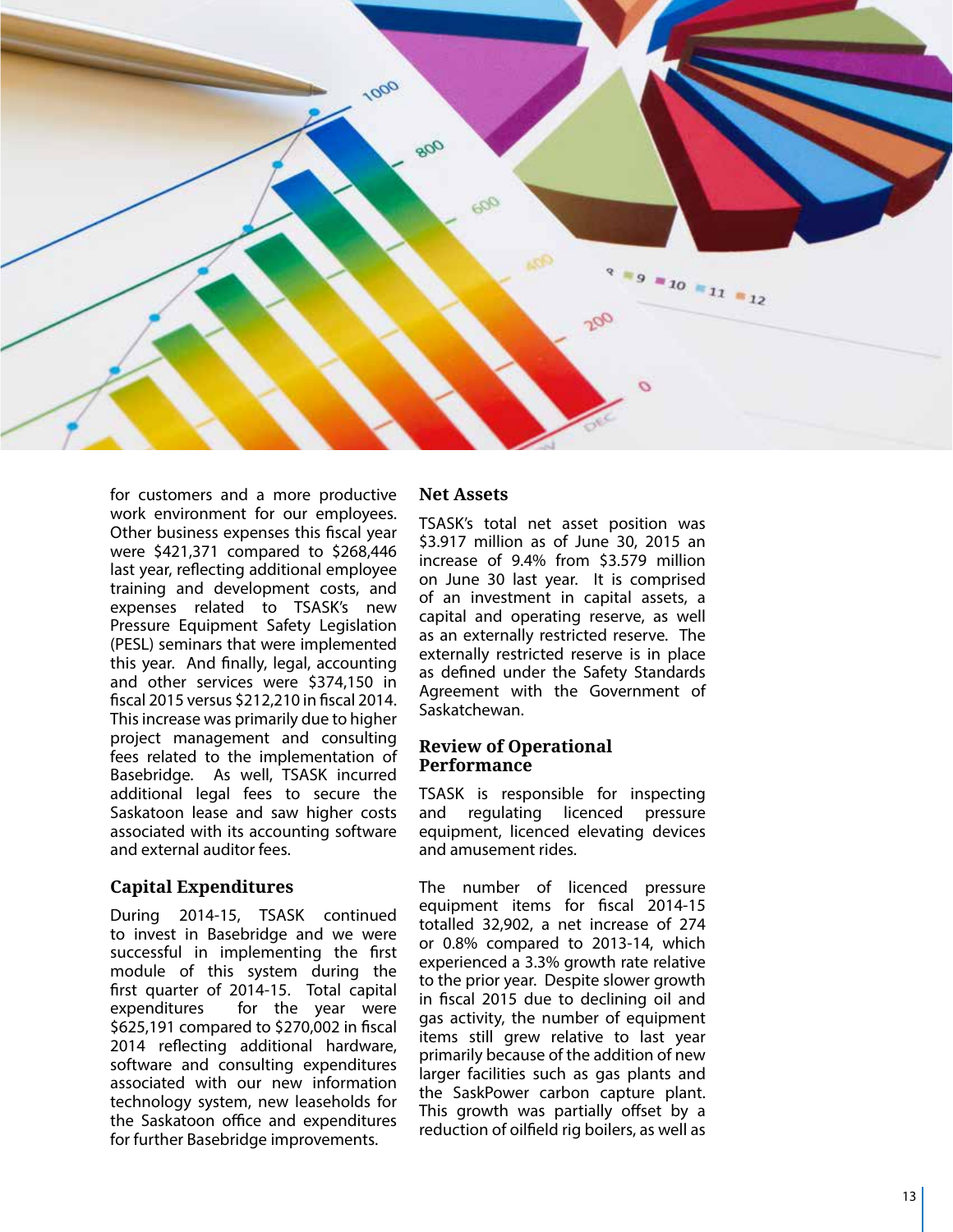

a reduction in regulated heating boilers,

Licenced elevating device inventory includes passenger and freight elevators, dumbwaiters, lifts for the physically disabled, construction personnel lifts, and ski lifts. In 2013-14, there were 3,698 units in Saskatchewan, an increase of 3.1% or 112 units compared to the prior year. In 2014-15, the number of units within the Province continued to grow to 3,827, an increase of 3.5%, illustrating the continued growth trend over the last five years, which reflects strong economic activity in Saskatchewan in the mining, residential and commercial sectors.

### **Licenced Elevating Devices**



The number of amusement rides that were licensed to operate in Saskatchewan during 2014-15 was 368 compared to 328 rides last year, up approximately 12.2% year-over-year, primarily the result of the addition of recreational inflatable structures.

**Amusement Rides**



#### **Quality Management Systems**

Quality Management Systems (QMS) are available to companies who are able to illustrate their commitment to safety and demonstrate increased internal accountability and quality control. Owners or insurers of pressure equipment establish a documented inspection program. The owners, which are primarily larger customers, employ their own qualified inspection personnel who are required to perform recognized periodic inspections on equipment they own or insure. TSASK approves and audits those programs to ensure compliance.

TSASK remains committed to educating the industry on the benefits of developing a QMS program. There were seven companies or 22.3% of licensed provincial inventory operating under a QMS in fiscal 2015. In fiscal 2014, there were nine QMS companies, which comprised 21% of the provincial inventory. An additional two QMS applications were approved in 2015 but were awaiting formal implementation at year-end. The reduction in the number of companies with QMS systems is down year-over-year because of acquisition activity in the oil and gas industry.

#### **Inspection Services**

Inspection services are integral to TSASK's mandate to ensure that effective and efficient safety programs are in place to support the growth of the provincial economy and continued compliance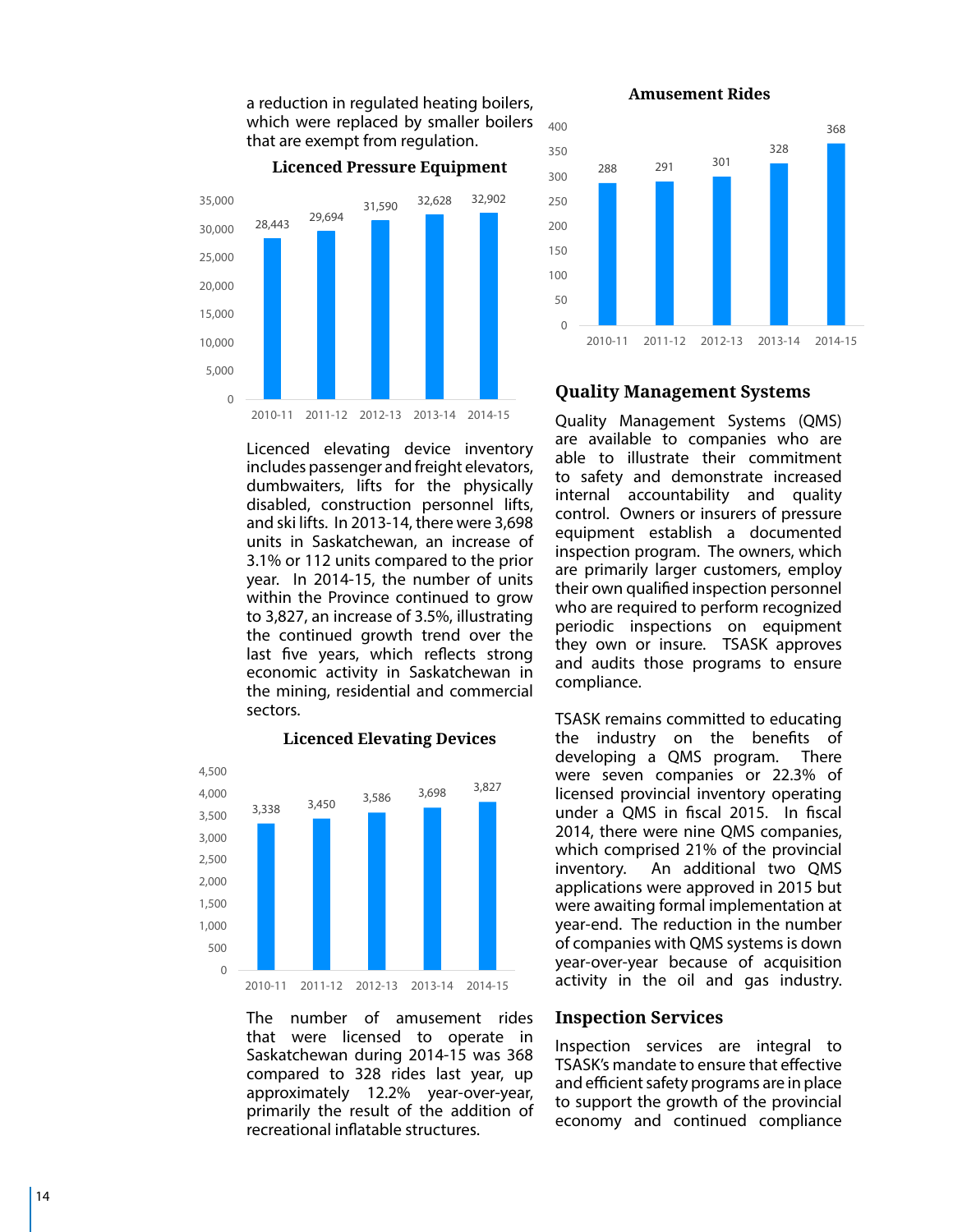by various Saskatchewan industry participants who are contributing to the Province.

The table below illustrates TSASK's inspection services relative to the prior fiscal year.

It is important to note that annual inspections are not required on all<br>pressure equipment. We conduct pressure equipment. periodic inspections to determine the condition of the equipment and its fitness to continue to operate safely, considering the operating conditions and environment. Inspection frequencies vary between

one and five years, consistent with accepted regulatory practices. Periodic inspections by TSASK during fiscal 2015 represented 37.2% of total inventory that TSASK remains responsible to inspect.

TSASK conducted almost 60% or 3,562 more in-service pressure vessel inspections relative to the previous year, which represents 1,981 more than the Organization's previous best. Increasing staff levels and improving efficiencies were primary factors in TSASK's ability to achieve this result. In addition, we saw a decrease in inspection acceptances directly related

|                                                                        | 2012-13<br>Actual | 2013-14<br>Actual | 2014-15<br>Actual | % Increase /<br>(Decrease) |
|------------------------------------------------------------------------|-------------------|-------------------|-------------------|----------------------------|
| In-service pressure<br>equipment                                       | 7,532             | 5,951             | 9,513             | 59.9%                      |
| Pressure equipment<br>installation acceptances                         | 4,343             | 4,961             | 3,987             | $(19.6\%)$                 |
| <b>Quality Management</b><br>System inspections                        | 544               | 1,406             | 852               | (39.4%)                    |
| In-service elevating<br>devices                                        | 2,595             | 2,368             | 2,747             | 16.0%                      |
| Elevating device<br>modification,<br>modernization and<br>installation | 344               | 248               | 239               | $(3.6\%)$                  |
| Amusement ride initial<br>set-up                                       | 290               | 339               | 341               | $(0.6\%)$                  |

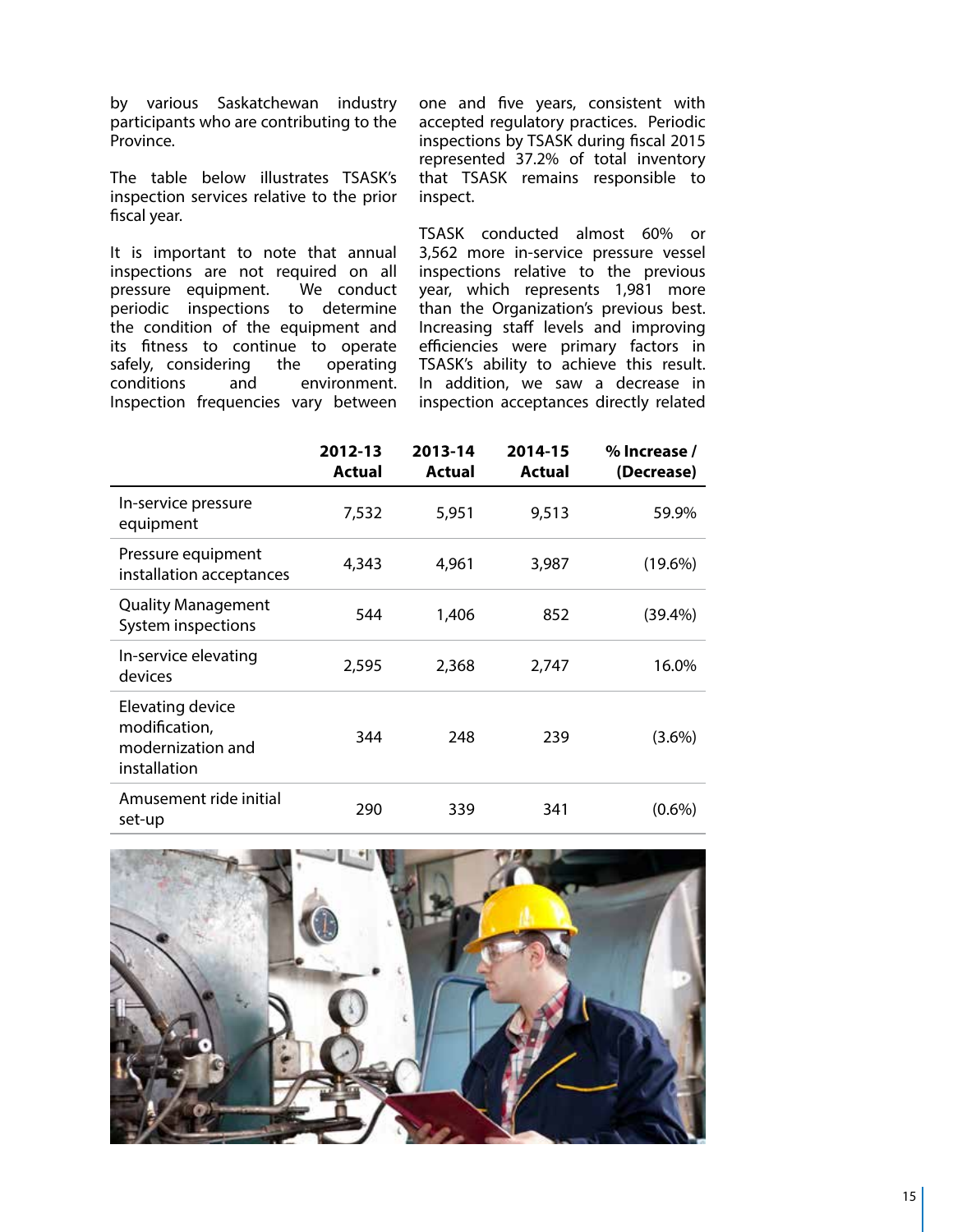to the slowdown in the oil and gas industry, which led to a reduction in new propane storage vessels being used for heating purposes at oil field sites.



TSASK has been successful in reducing the number of outstanding inspections that are six months or more past the standard inspection frequency by approximately 59.9% since the establishment of TSASK as a standalone organization. TSASK has reduced the outstanding inspection count from 22.8% of licensed inventory at its inception, to 8.6% after five years.



Periodic inspections rose significantly in fiscal 2015 as the inspection cycle for a number of equipment items (particularly those on a two and five year cycle) peaked during the year. This directly affected TSASK's ability to achieve a more significant decline in overdue inspections considering the increased volume of inspections. Compared to 2013-14, elevating device inspections increased by 16.6% to 2,747 completed in-service inspections. Demand for acceptance inspections, which require more time, resulted in 239 inspections being performed on new installations or major modifications. Increased staff levels allowed TSASK to increase its inspections to keep up with rising inventory, while continuing to maintain its ability to complete the high number of acceptance inspections.

Similar to pressure equipment, it is not required that all elevating devices receive an annual inspection. However, the percentage is significantly higher, as elevators operate in an environment of higher mechanical wear and tear due to the cyclical nature of their operations. In 2014-15, 78.0% of all elevating devices received an inspection, which compares to 70.7%, 82.0% and 75.6% respectively in the prior three years.

All amusement rides that are operated in the Province are inspected annually, and TSASK has again performed to this high standard.

### **Pressure Equipment Competency Certifications**

In addition to administering inspection services, TSASK provides programs to ensure companies and people responsible for pressure equipment meet minimum competency standards. In 2014-15, TSASK issued 166 Certificates of Authorization to companies having demonstrated quality control systems for the installation, repair, alteration and/ or manufacture of pressure equipment.

166

TSASK issued 166 Certificates of Authorization to companies demonstrating quality control systems.

There were 45 new companies included in this total. These certificates are valid for three-year periods before mandatory review and re-certification. There are 383 current valid Certificates of Authorization. These companies are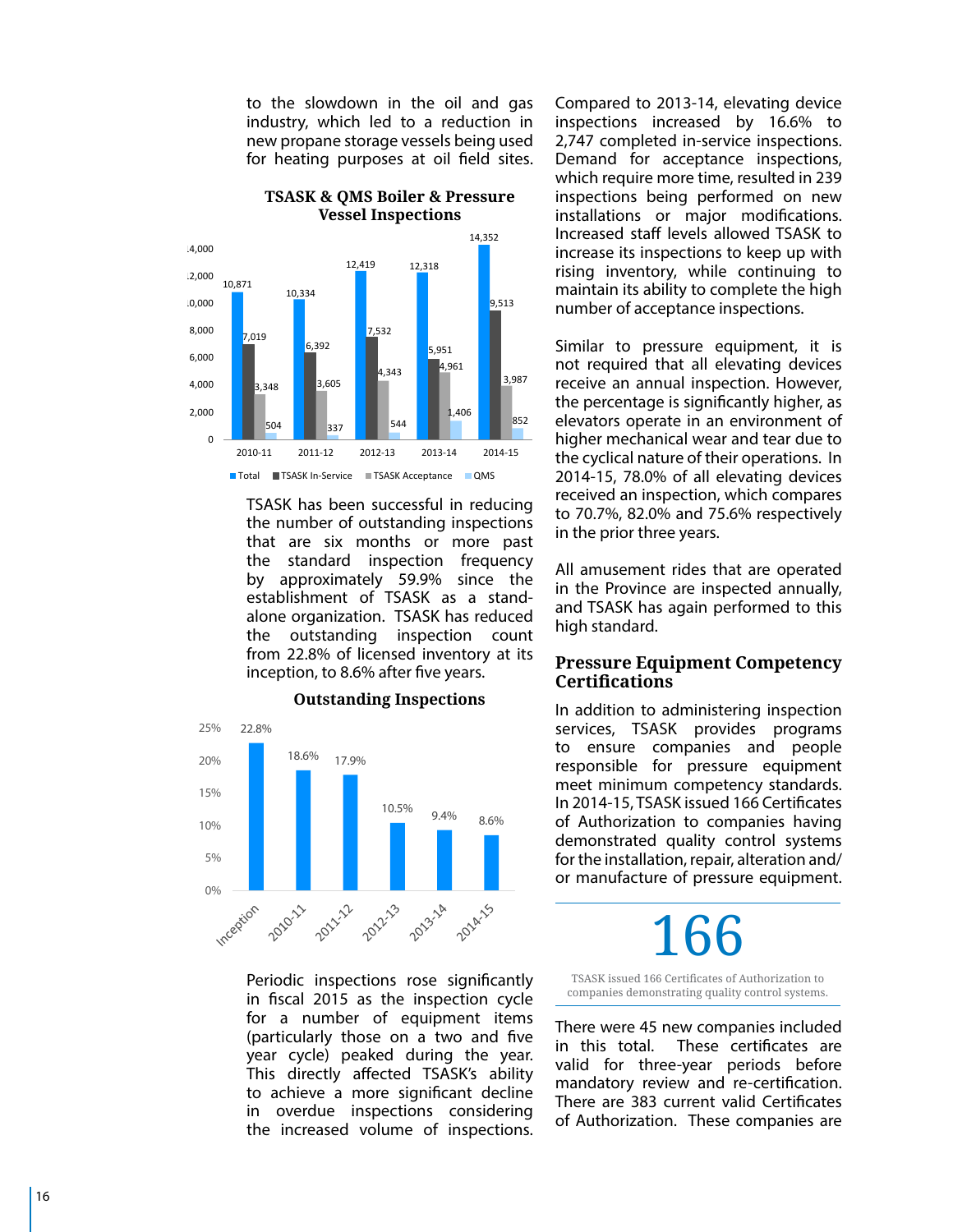

further supported by the 2,274 business licenses issued to pressure welders. TSASK administered 1,161 physical demonstration and examination tests of welders, and assessed qualifications held by welders from other provinces and authorized testing companies.

In response to customer demands, during fiscal 2014-15 TSASK increased testing in Saskatoon from monthly to weekly while maintaining weekly testing in Regina.

#### **Design Survey**

TSASK reviews designs for pressure equipment and elevating devices that are to be operated in Saskatchewan to determine that the design complies with provincial legislation and relevant codes and standards.

In fiscal 2014-15, 2,154 pressure equipment designs were reviewed and registered, compared to 1,847 and 1,779 the previous two years. In addition, 209 elevating device plans were registered during the year, which was similar to the previous year. Boiler pressure vessel design registrations have grown 3.8% and 16.1% over the last two years.

TSASK had introduced new service level options in an effort to create a process for urgent reviews to be completed while efforts continue to reduce wait times. While the new service levels have been well received, we have also added capacity to this area of practice to further reduce turnaround.

During fiscal 2014-15, TSASK experienced a higher proportion<br>of urgent reviews than anticipated. Despite the increase, TSASK completed. all of the reviews within the guaranteed review times of 3 to 10 business days. The resulting increased service fee revenue from urgent reviews has allowed the Organization to increase staff resources, which in turn enabled TSASK to reduce turnaround times on all of its design surveys reviews by 25%.

# 25%

Turnaround times were reduced in 2014-15.

### **Power Engineering**

At year-end, there were 11,550 valid power engineering licences for the operation of boilers and refrigeration plants operating in the Province, similar to previous years. Power engineering licences are renewed every five years, and this year TSASK processed 1,834 renewals, which compares to 3,124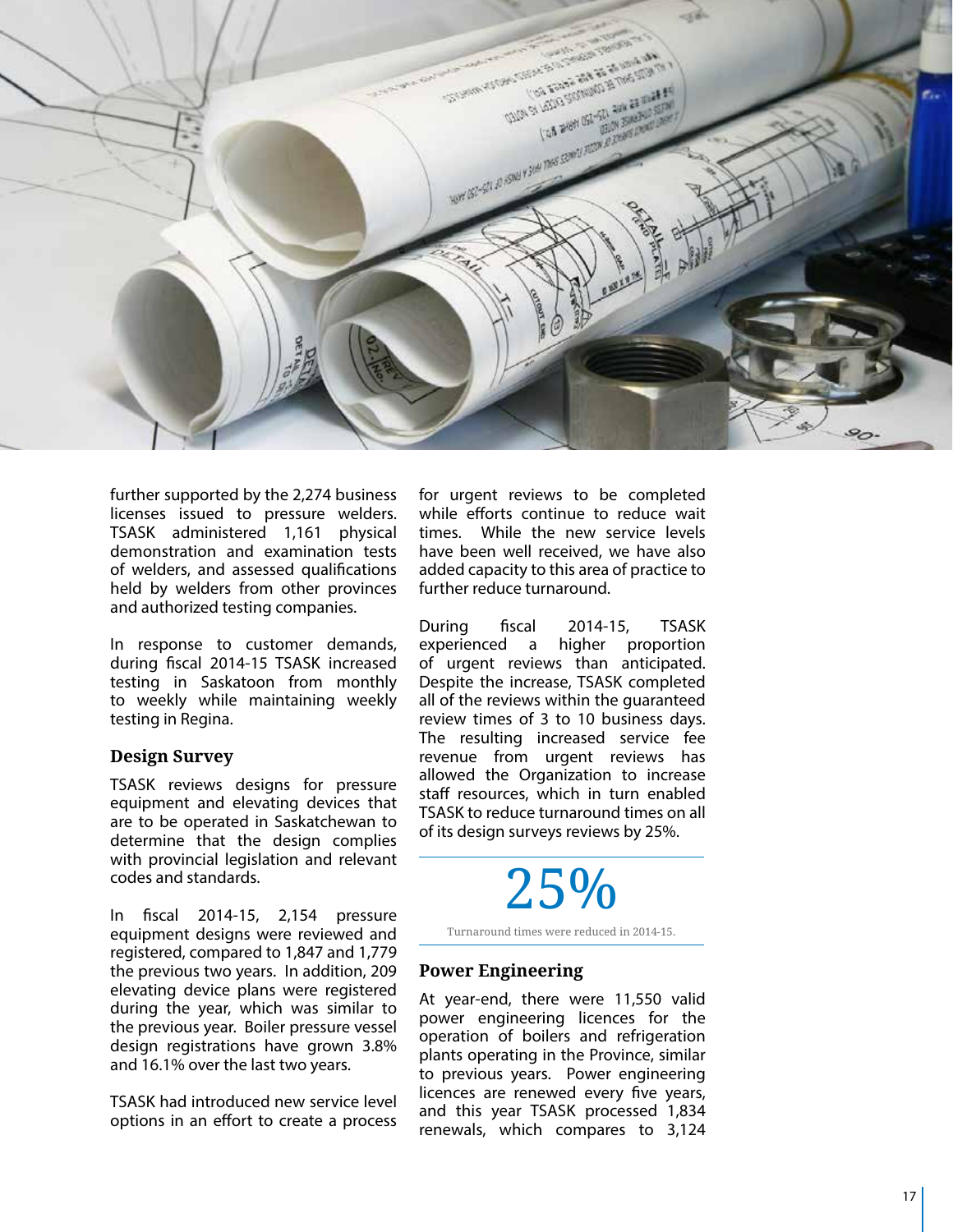The Prairie South School Division provides course training that is recognized as 20 and 30 level high school credits. TSASK formally recognizes these components as approved course materials, which allows students to take the national certification examination.

and 2,736 in the last two years. The reduction in licence renewals is not reflective of a decrease in the profession, rather licence renewals this year were simply at the five-year low within the cycle.

TSASK conducted 3,580 examinations for people working towards a new or upgraded certificate level, which was on par with last year. We have also increased the frequency of exams in Regina from quarterly to monthly for those individuals seeking certification and we will be doing the same in Saskatoon in 2016.

3,580 Power Engineering examinations in 2014-15.

In addition, on April 1, 2015, TSASK introduced a one-year power engineering licence renewal option to the industry.

TSASK actively participates with a national committee that has standardized an examination question bank and examination policy. This allows for the recognition of a power engineer's certification by other provinces. TSASK administers the third most standardized exams in the country, exceeded only by Alberta and Ontario.

In response to customer demand, TSASK revised the provincial Power Engineering Fireman certification to more closely align the examinations with position requirements within

the industry. We moved beyond our traditional role as an examination board in 2015. We developed new course material for use by candidates and educators effective June 1, 2015, and enhanced student support materials to provide more clarity and direction with respect to the examination.

In addition to this examination work, TSASK has also undertaken a role in the promotion of power engineering as a career. The lack of skilled operators has been a limiting issue for industry. This has presented an opportunity to become involved in a program that is now being recognized and promoted in support of the industry. SaskPower, the Prairie South School Division and TSASK work together to support Saskatchewan youth who want to become skilled in this highly sought after profession. SaskPower provides hands-on training at its Poplar River Station, while the Prairie South School Division provides course training that is recognized as 20 and 30 level high school credits. TSASK formally recognizes these components as approved course materials, which allows students to take the national certification examination.

### **Accidents**

TSASK is pleased to report that there were no fatalities or serious injuries associated with the failure of equipment. In total, there were nine accidents reported to TSASK during the 2014-15 program year, which is down from 20 accidents the previous year. There were four boiler and pressure vessel accidents (seven in fiscal 2014), three elevator

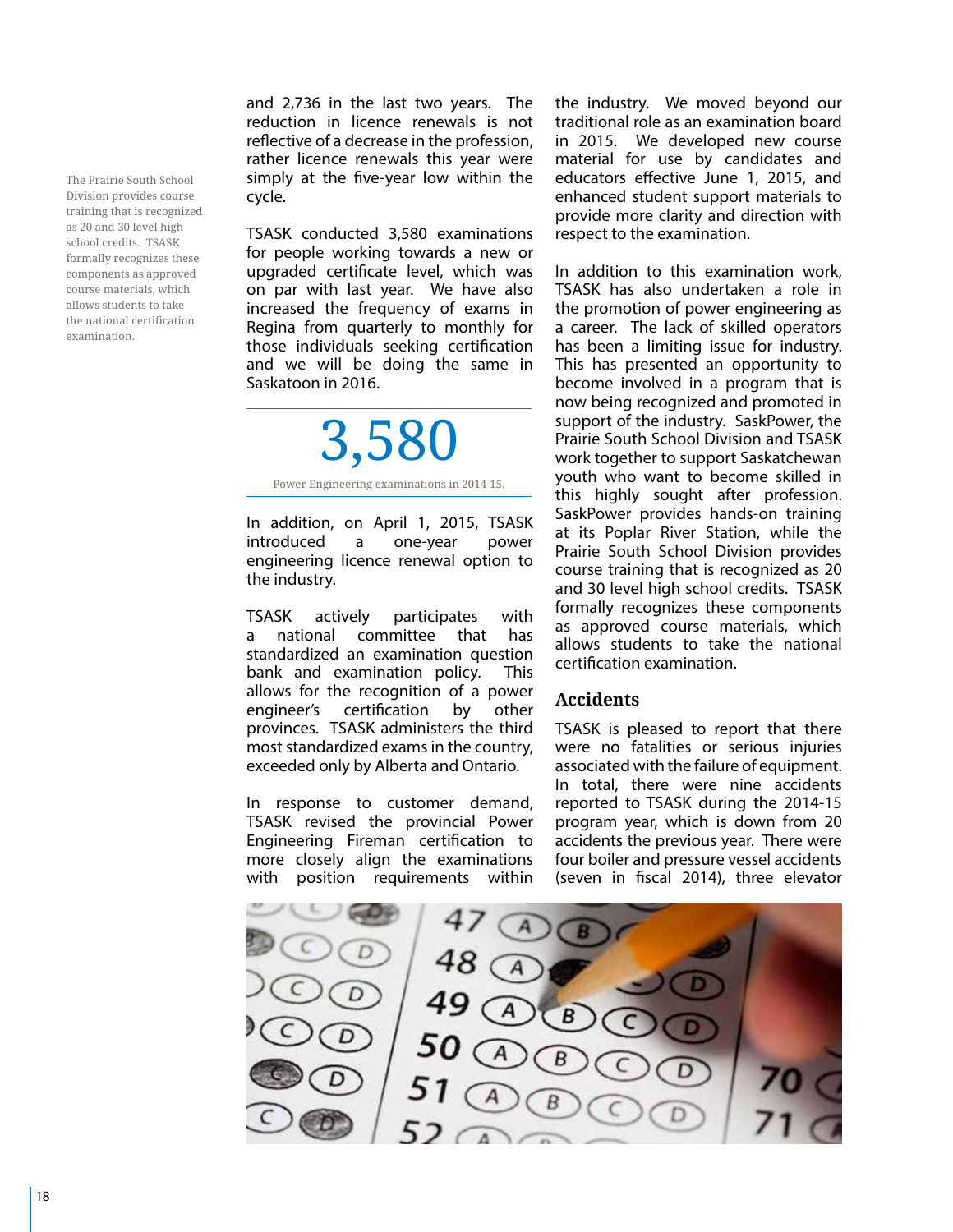accidents (compared to 11 last year) and two amusement ride accidents (two in fiscal 2014). All reported accidents were investigated for cause. A determination was then made with respect to the need for targeted or general industry awareness or corrective actions.

During fiscal 2014-15, TSASK completed a significant special project that required substantial resources and collaboration. TSASK, together with Regina Fire and Protective Services, established a team to investigate the explosion that occurred on December 24, 2013 at the Co-op Refinery Complex (CRC) in Regina. On December 3, 2014, the team completed its work and TSASK issued a special report to CRC for action and a special industry bulletin on Precautions for Equipment at Risk Due to Freezing.

or suspension of an Inspection Certificate, a Certificate of Authorization, or a Certificate of Qualification.

There were no appeals received by the Boiler and Pressure Vessel Safety Board in 2014-15. The lack of appeals received is due to a concerted effort to ensure that all program decisions are made in accordance with the legislation, regulations and public policies and procedures.

#### **Status of Acts and Regulations**

Although TSASK operates at arm's length from the provincial Government, the Ministry of Government Relations remains responsible for the establishment of public policy as well as the maintenance and amendment of all associated Acts and Regulations. In 2013-14, TSASK began initial



In addition, after one amusement ride accident in 2015, TSASK was able to use its expertise of similar safety engineering solutions to advance amusement ride modifications, which subsequently led to TSASK sharing its recommendation with the National Association of Amusement Ride Safety Officials (NAARSO).

### **Appeals**

The Boiler and Pressure Vessel Safety Board, an initiative established within the Boiler and Pressure Vessel Act, 1999, hears appeals against the decisions of the Chief Inspector. The Board has the authority to review decisions related to the cancellation or suspension of a licence, the refusal to register or deregister a design and the cancellation

consultations with traction engine boiler associations and enthusiasts regarding effective regulation and policy. Consultations continued in fiscal 2015 and resulted in the establishment of new policies that will be implemented next year, which include changes to operating, inspection and repair requirements as well as personnel certifications and licencing.

It is our intent to advance this work to other associations in an effort to take a more active role in the development of recommendations for legislative and regulatory amendments in all three assigned technologies. In fact, the Saskatchewan Integrity Association (see next page) is engaged in early consultation with respect to boiler pressure vessel regulatory amendments.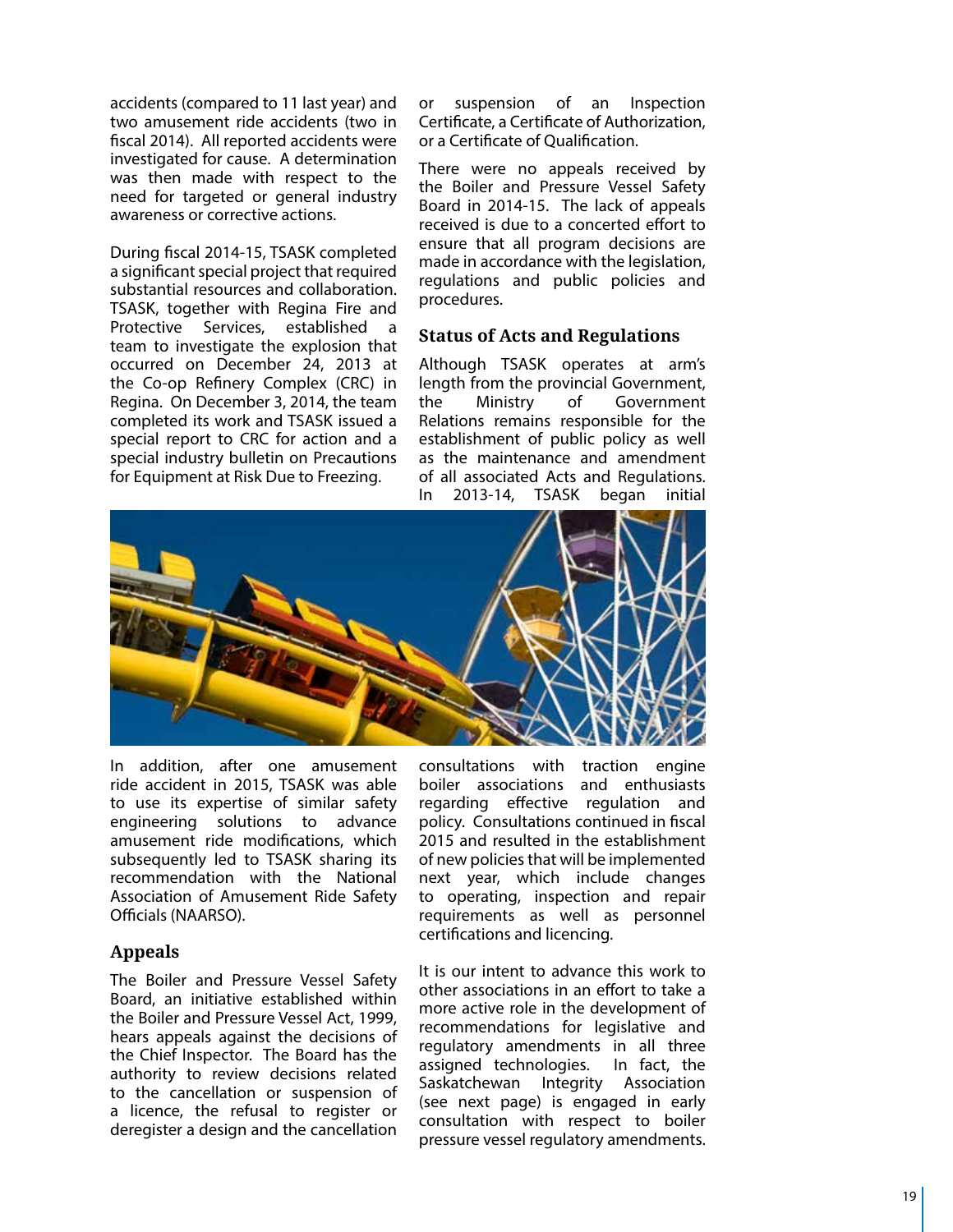

### **Saskatchewan Integrity Association**

TSASK was integral in the creation, and is supportive of, the ongoing operation of the Saskatchewan Integrity Association. SIA is an owner association of pressure equipment inspectors and company integrity management inspectors focused on continuously improving and optimizing safety, reliability and integrity of pressure equipment within Saskatchewan facilities. Over the past two years, membership has grown from the original five founding members to 21 member companies. This represents 36.7% of licensed pressure equipment in the Province. SIA has a constitution and defined membership criteria. The organization is a progressive step for industry and will facilitate regulator relationships and communication. During fiscal 2015, SIA was instrumental

in the consultation and development of changes to policies and procedures used by TSASK for such topics as pressure piping design registration, QMS reporting and incident reporting

definitions. TSASK will implement these changes early in the new year.

### **Participation in the Standard Development Process and Liaison with Industry and Other Regulators**

TSASK continues to contribute to, and participate in, national and international standards development. As members of the Canadian Standards Association (CSA), the National Board of Boiler and Pressure Vessel Inspectors ( NBB I) and the American Society of Mechanical Engineers (ASME), TSASK personnel continue to participate on the following technical committees related to codes and standards adopted under provincial legislation:

- • CSA B51 Boiler, Pressure Vessel and Pressure Piping Code;
- • CSA B52 Mechanical Refrigeration Code;
- • CSA B44 Elevating Devices;
- • ASME Boiler and Pressure Vessel Code - pressure vessel, nondestructive examination, and welding committees;
- Association of Chief Boiler and Pressure Vessel Inspectors (ACI);
- • Association of Provincial Chief Elevator Inspectors (AP CEI);
- • Standardization of Power Engineers Examinations Committee (SOPEEC).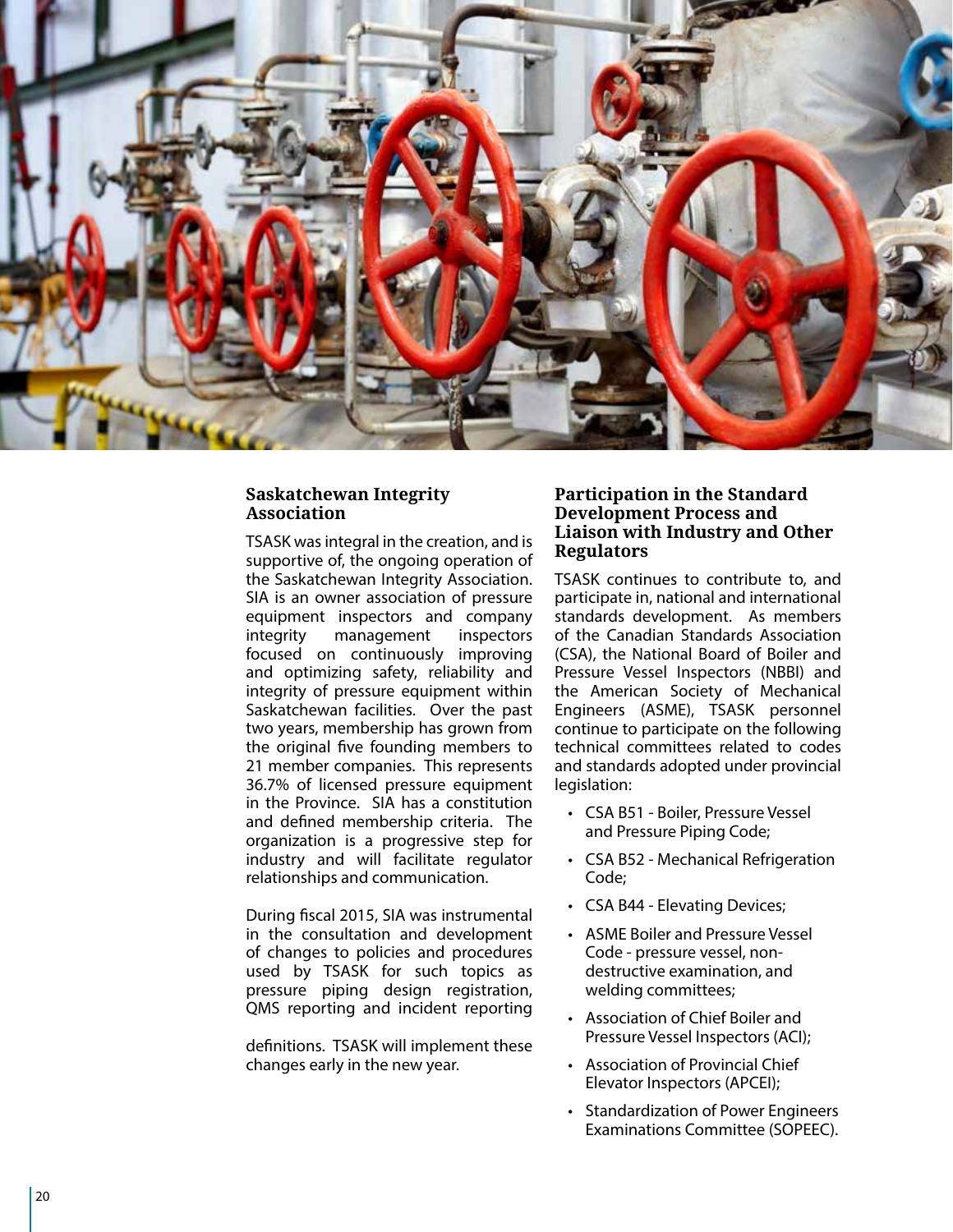TSASK is also committed to ensuring that it maintains effective liaisons with other regulators and industry by attending and participating in the following associations and committees:

- • Saskatchewan Integrity Association;
- • Upstream Chief Inspectors Association (UCIA);
- • International Pressure Equipment Integrity Association (IPEIA);
- Saskatchewan Power Engineers Technology Program Advisory Committee.

TSASK regularly consults and collaborates with the Saskatchewan chapter of the Canadian Propane Association (CPA) and with SaskPower Gas Inspections regarding current policy and procedures applicable to their industry. This work has resulted in a number of changes that improve upon the efficiency of permitting and inspections services for both the CPA and TSASK. We are also working through CSA code changes with CPA. These changes will significantly affect their operations. Our co-operative efforts are focused on finding an acceptable plan for demonstrating and achieving code compliance. In addition, through collaboration with SaskPower Gas Inspections, we have been successful in establishing a better understanding of shared or overlapping regulatory rules with the CPA and other areas such as gas fired boilers.

#### **Public Education and Information Sessions**

As a means to identify and meet the needs of those that have an interest in our public safety systems, TSASK continues to develop and deliver public education and information systems.

We once again sponsored and presented at the International Pressure Equipment Integrity Association meetings. During fiscal 2015, TSASK also participated in the first ever regulator forum with British Columbia and Alberta at the IPEIA Conference.

Additionally, TSASK has continued the practice of delivering a presentation on legislation and how it affects the certification and licensing of power engineers as part of every entry-level limited power engineering examination.

We also introduced a two-day seminar on Saskatchewan pressure equipment safety legislation that provides an overview of Saskatchewan provincial boiler and pressure vessel safety program requirements as well as an introduction to the scope and principles of the associated technical codes.

### **Operational Initiatives**

In the past, TSASK had faced challenges in adding capacity to our technical<br>inspection staff. As a result of a As a result of a concerted effort to addreess this issue, TSASK develped a recruitment strategy which has successfully attracted highly qualified candidates. In 2015, we were able to hire two boiler pressure vessel inspectors and one senior engineer. We also increased our design survey staff by three permanent positions.

Fiscal 2015 was a year of advancement with respect to balancing the demands of increases in equipment growth while maintaining a focus on scheduled inspections. Even though we were required to re-deploy experienced staff and substantial resources to the CRC special investigation, we were able, through the addition of human resources and the implementation of efficiency measures, to heighten our focus on workplace safety and significantly increase the number of inspections we completed. This was during a year when we were focused on implementing and refining Basebridge and responding to inspection cycle peaks, particularly for heating boilers and pressure vessels.

Customer experience was, and will continue to be, a key strategic priority for the organization. During fiscal 2015, we launched an industry-wide customer survey that probed the industry on our programs and services. We tested In fiscal 2015, TSASK introduced a two-day Saskatchewan pressure equipment legislation seminar, providing an overview of provincial boiler and pressure vessel safety program requirements.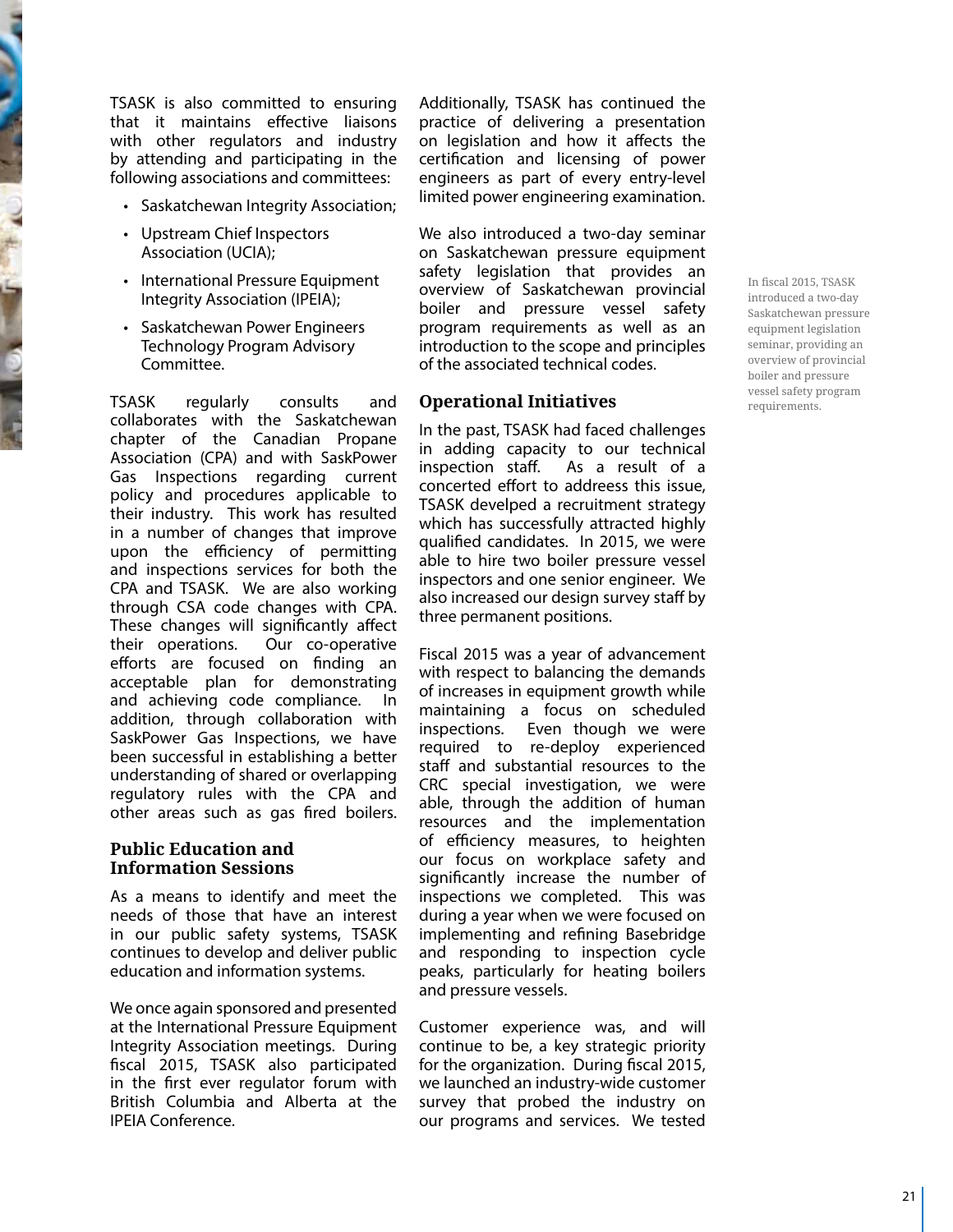our staff's professionalism, website effectiveness, and turnaround times. The results of the survey highlighted the importance customers place on TSASK's role in the industry and the many valueadded services we deliver. At the same time, we received valuable feedback that will help to shape our priorities for the coming year.

### **Risk Management**

Development of a comprehensive risk management program has been a very important strategic priority for TSASK as it provides the strategic basis and operational framework for all that we do. We have made significant progress in 2014-15. Our new inspections software, Basebridge, includes a risk assessment system. We were successful in implementing Basebridge, on August 4, 2014 and further investment and enhancements have been added since implementation.

The software allows us to assess and record equipment risk and assign a Risk Priority Nunber (RPN) for each piece of equipment. We will quantify the risk. based on the calculation of three criteria:

**1. Probability** - probability that the equipment could fail, using variables such as condition and design;

- **2. Severity** consequences if the equipment were to fail, based on variables such as location and dependence of other processes on the equipment; and
- **3. Detection** the effectiveness of processes and controls that could detect a problem before failure occurs.

By determining the RPN scores for equipment, TSASK is able to categorize and query equipment by risk, allowing appropriate actions to be taken. The risk assessment system is currently being tested and refined, and we have plans for implementation in the fall of 2015. In addition to the many operational efficiencies and improved risk management functionality, Basebridge will enhance operational decisionmaking and provide valuable statistics and data that were not previously available.

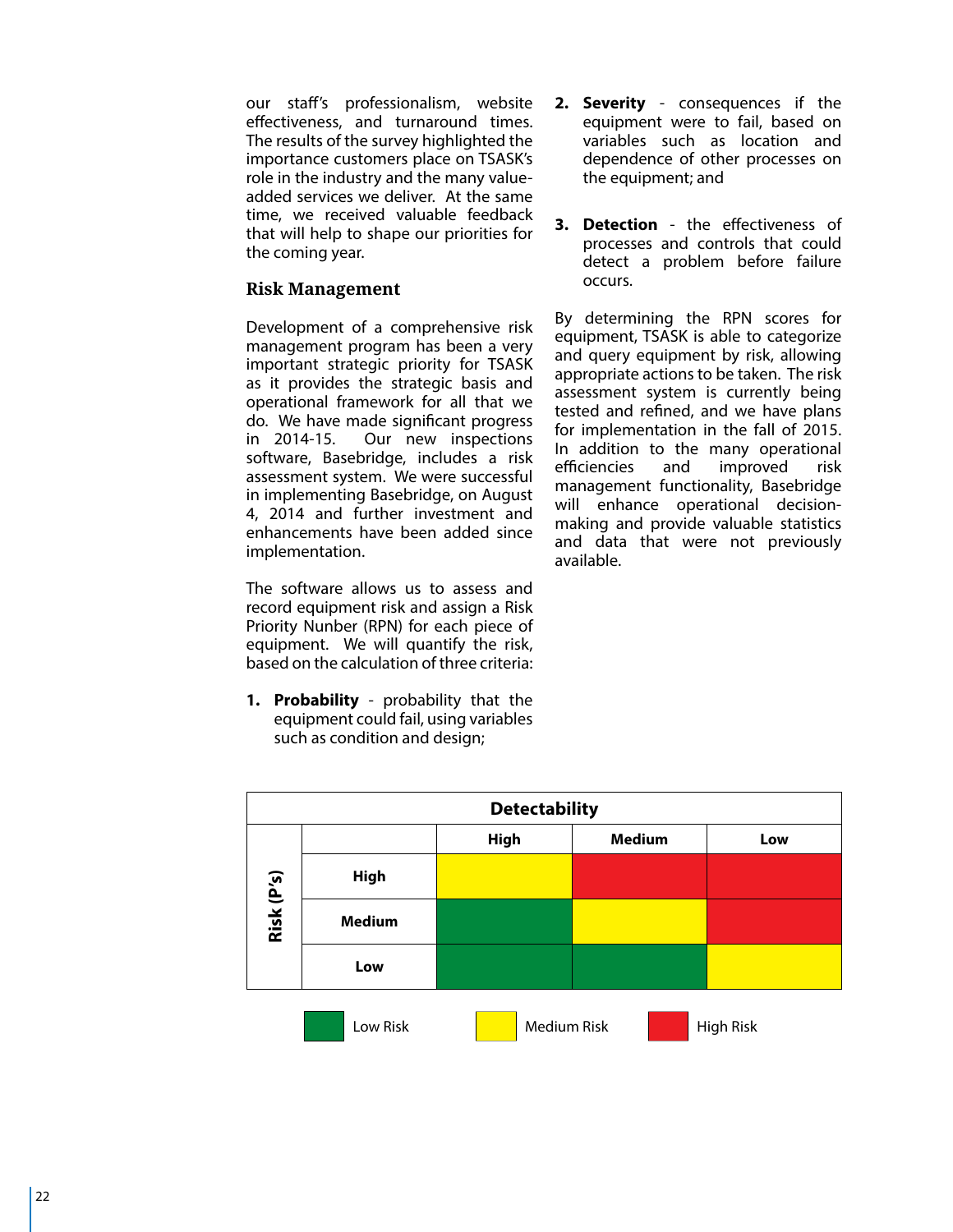

From left to right: Robert Schutzman, Shara Mccormick, Ken From, Peter Hoffmann, Keith Laxdal, Ted Hillstead, Robert Watt. Absent from photo: Michael Dumelie.

### The Board of Directors

### **Message from the Chair**

Fiscal 2014-15 was a productive year for the Technical Safety Authority of Saskatchewan. We are pleased with the progress the Organization has made in advancing its risk management priorities and operational strategies, while maintaining a strong, stable financial position. We believe that the work undertaken over the past fiscal year, places our organization in a very strong position to continue to execute on its mandate.

We also recognize the cultural shift the Organization has made under the leadership of CEO, Bill Scott. As a Board of Directors, we have experienced first hand the value of cross company collaboration and engagement. This people based effort, together with the implementation of new technology and the associated risk assessment tools, has given the Board more visibility into the key challenges and drivers of the business. This in turn, has improved decision-making and reporting throughout all levels of the organization.

From the Board's perspective, our focus over the coming months will be

on renewal, as under our governing legislation, board appointments are limited to two three year terms. This fall, Mr. Ted Hillstead will complete his second and final term with the Board. As Chair of the Audit and Finance Committee, Ted has provided outstanding leadership and insight as we transitioned from a government department to a standalone organization. His expertise and commitment has been extremely valuable and we will miss his contribution to Board deliberations.

On behalf of the Board of Directors, I would like to extend our sincere appreciation to the TSASK team, its customers, the industry and the Government of Saskatchewan.

Robert Watt

Robert Watt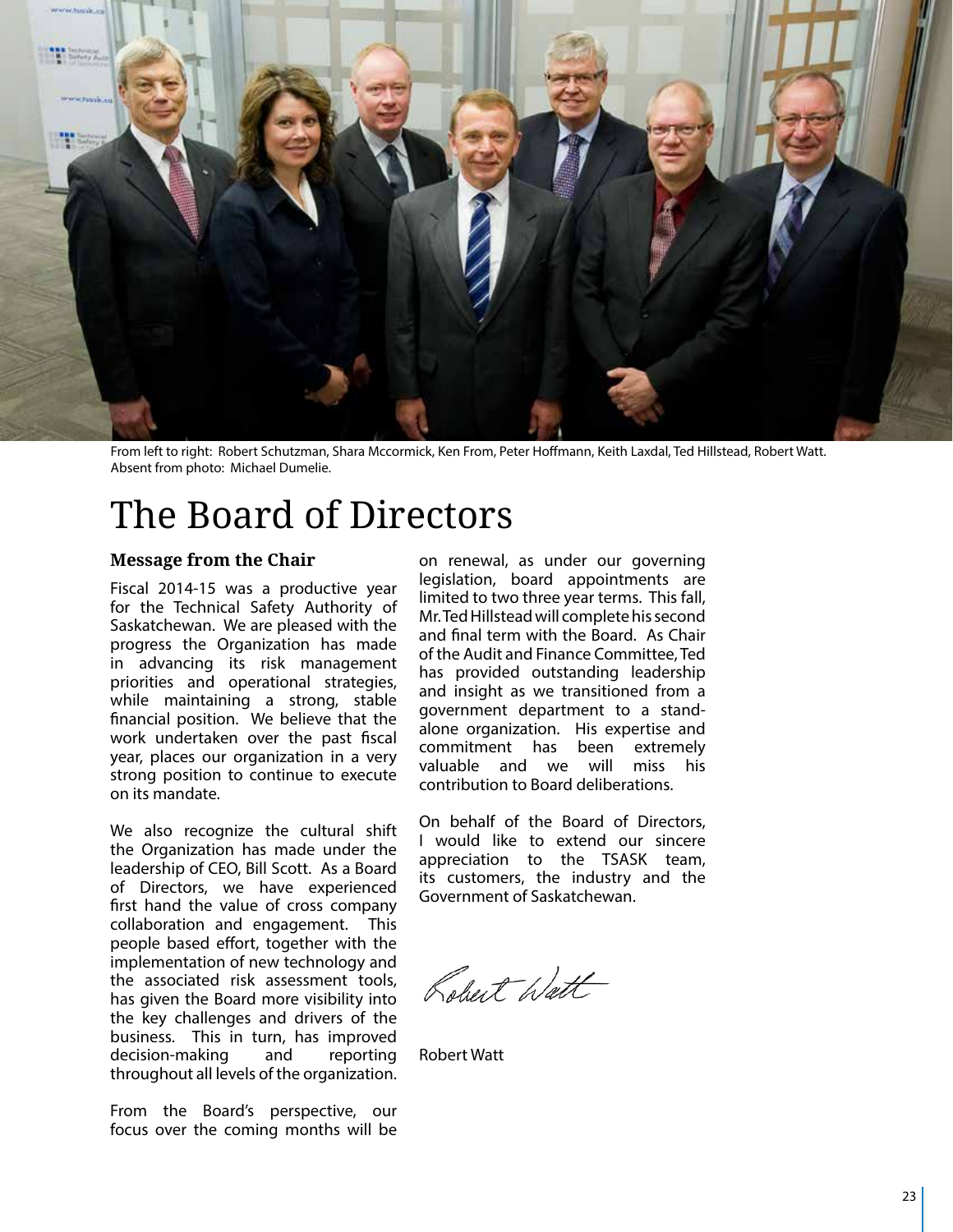### **Michael Dumelie**

Member: Human Resources Committee

Michael Dumelie is a partner in Oxford Libero Consulting, a company he established in 2009. He is also an owner of Exeter Developments and Exeter Construction and a partner with Green Growth Capital. Prior to that, he was a Senior Vice President of Business Solutions and a Director of Information Technology for CUETS/Bank of America from 2001 to 2008. He was a Director of Information Management at Saskatchewan Environment and Resource Management from 1998 to 2001, and from 1994 to 1998 Director of Information and Finance and Administration for Saskatchewan Health.

Dumelie has served on the Mayor's Economic Development Committee in Regina. He has been involved with the Certified Management Accountants organization at the local, provincial and national level, and is active in coaching local and high-performing hockey teams. He lives in Regina.

### **Ken From**

Member: Human Resources Committee

Ken From is a Professional Engineer who has spent over a decade involved in the public safety aspect of engineering, including serving as CEO of TSASK from 2010 to 2012. Currently the CEO of the Petroleum Technology Research Centre, From was previously involved in two junior oil companies operating in Saskatchewan. In addition, with 26 years at Sask Energy, Ken served in a variety of roles including Senior VP of Gas Supply and Business Development.

From brings many years of corporate and board experience in both the private and public sectors. He lives in Regina.

### **Ted Hillstead**

Chair: Audit & Finance Committee

Ted Hillstead is currently a Senior Partner with Cogent Chartered Professional Accountants LLP, a position he has held since 1994. He was Dean of Operations for Southeast Regional College from 1990 to 1997, and Coordinator for US Financial Accounting at Evraz Inc., from

1985 to 1990.<br>Hillstead served as President of the Saskatchewan Chamber of Commerce from 2004 to 2005. He has been a Director of the Weyburn Cooperative Association for the past 15 years, and was the Chair of the Board of CAA Saskatchewan. He lives in Weyburn.

### **Peter H offmann**

Member: Audit & Finance Committee

Peter Hoffmann was Director of Corporate Development for the Saskatchewan Public Employees Benefits Agency from 2003 until 2008. Previous to that, he served in senior positions with the Saskatchewan Housing Corporation, including President and CEO of SHC from 1999 to 2001. He began his career with Saskatchewan Government Insurance in 1974.

In recent years, Hoffmann has served as Chair and Past Chair of the Campion College Board of Regents and on the Board of Ranch Ehrlo Community Services Inc. He lives in Regina.

### **Keith Laxdal**

Member: Human Resources Committee

Keith Laxdal has served as Chairperson of the Automobile Injury Appeal Commission since December 2009. Prior to that, he was Associate Deputy Minister, Finance and Administration Division for Saskatchewan Justice from 1990 to 2008, Associate Deputy Minister, Saskatchewan Finance from 1987 to 1990 and Deputy Minister, Saskatchewan Revenue and Financial Services from 1984 to 1987. Laxdal began his career with the Budget Bureau in Saskatchewan Finance in 1967.

Laxdal's community involvement includes 17 years as a member of the Board of the Credit Union Deposit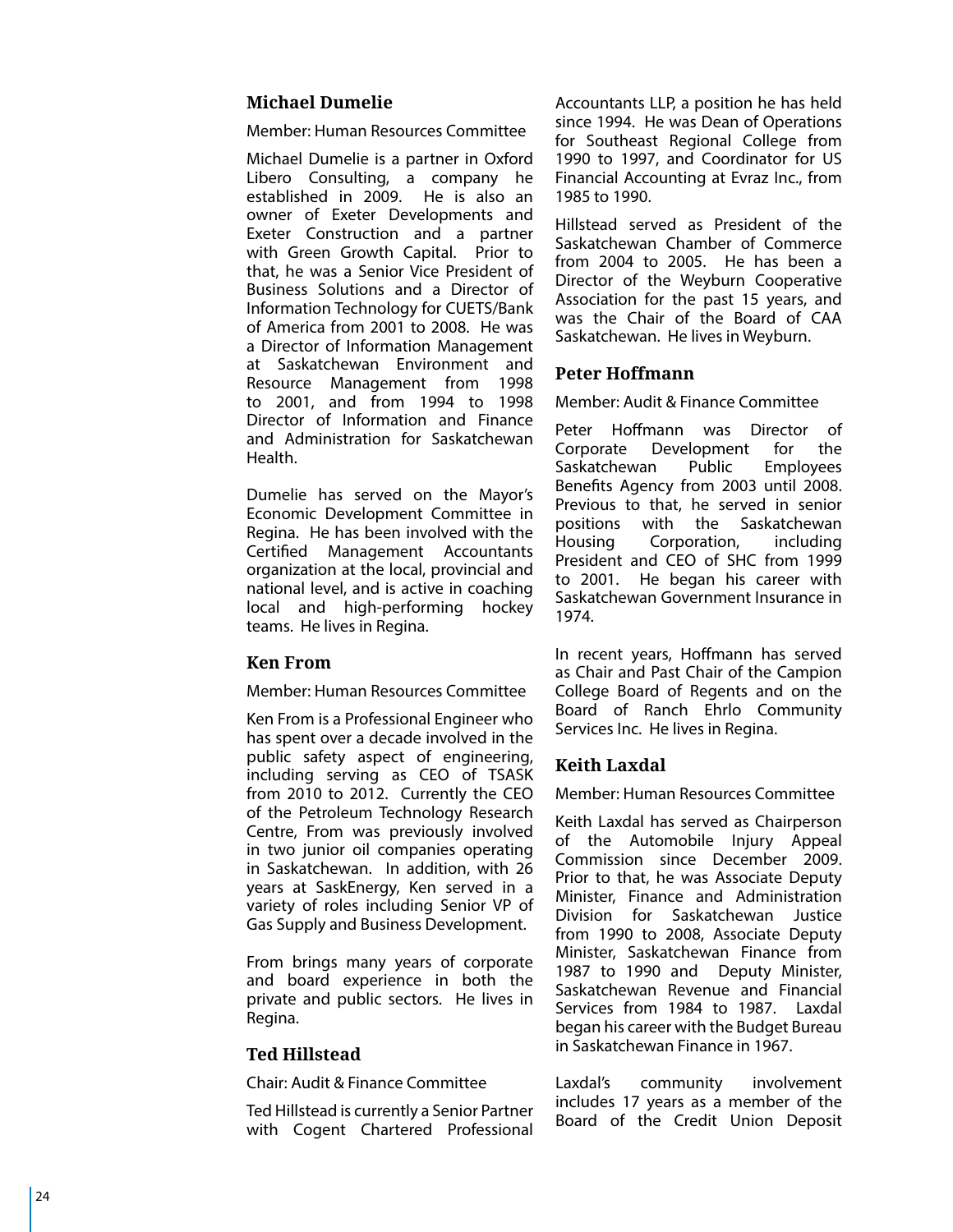Guarantee Corporation, as well as serving on the Saskatchewan Film Classification Board and the South Saskatchewan Hospital Board. He lives in Regina.

### **Shara Mccormick**

Chair: Human Resources Committee Vice Chair: Board of Directors

Shara Mccormick is Senior Director of Human Resources and Corporate Services at SaskTel, responsible for human resource strategic planning and development and corporate asset management. Mccormick has also been a Sessional Lecturer at the University of Regina. She lives in Regina.

### **Robert Schutzman**

#### Member: Audit & Finance Committee

Bob Schutzman is the Director of Environmental Affairs for Canada for EVRAZ Inc. NA Canada, a Canada-wide, multi plant management role he has filled since 1998, and during which time he was also EVRAZ's Canadian Director of Trade for five years. Previously, Schutzman held various positions with IPS C O Inc., was a regulator in the Water Quality Branch of Saskatchewan Environment and Public Safety from 1985 to 1990, an environmental engineer for the Potash Corporation of Saskatchewan from 1980 to 1985, and held various engineering positions back to 1970.

Schutzman has been involved in a number of community and professional boards focused on environmental issues. He was a founding Director and past Chair of the Saskatchewan Environmental Industry and Managers Association and was also Chair of TSASK. He lives in Regina.

### **Robert (Bob) Watt**

Chair: Board of Directors

Ex-Officio: Human Resources Committee

Member: Audit & Finance Committee

Bob Watt is a retired partner of Deloitte. During his career, he managed the

delivery of client services to a number of major companies in Saskatchewan and nationally and was City Leader for Deloitte from 2003-2010. As a result, Bob brings a particularly strong background in client service, as well as broad experience in management and corporate leadership.

Watt has also been a leader in community organizations in health and education, and is the Chair of the Audit Committee of the Western Surety Board as well as serving on several other boards of Regina based organizations. He holds an Honours Business Administration degree from the Richard Ivey School of Business, University of Western Ontario, and earned his Chartered Professional Accountant designation in both Ontario and Saskatchewan, becoming a Fellow Chartered Professional Accountant in 1997. Bob received the Distinguished Community Service Award of CP Saskatchewan. He lives in Regina.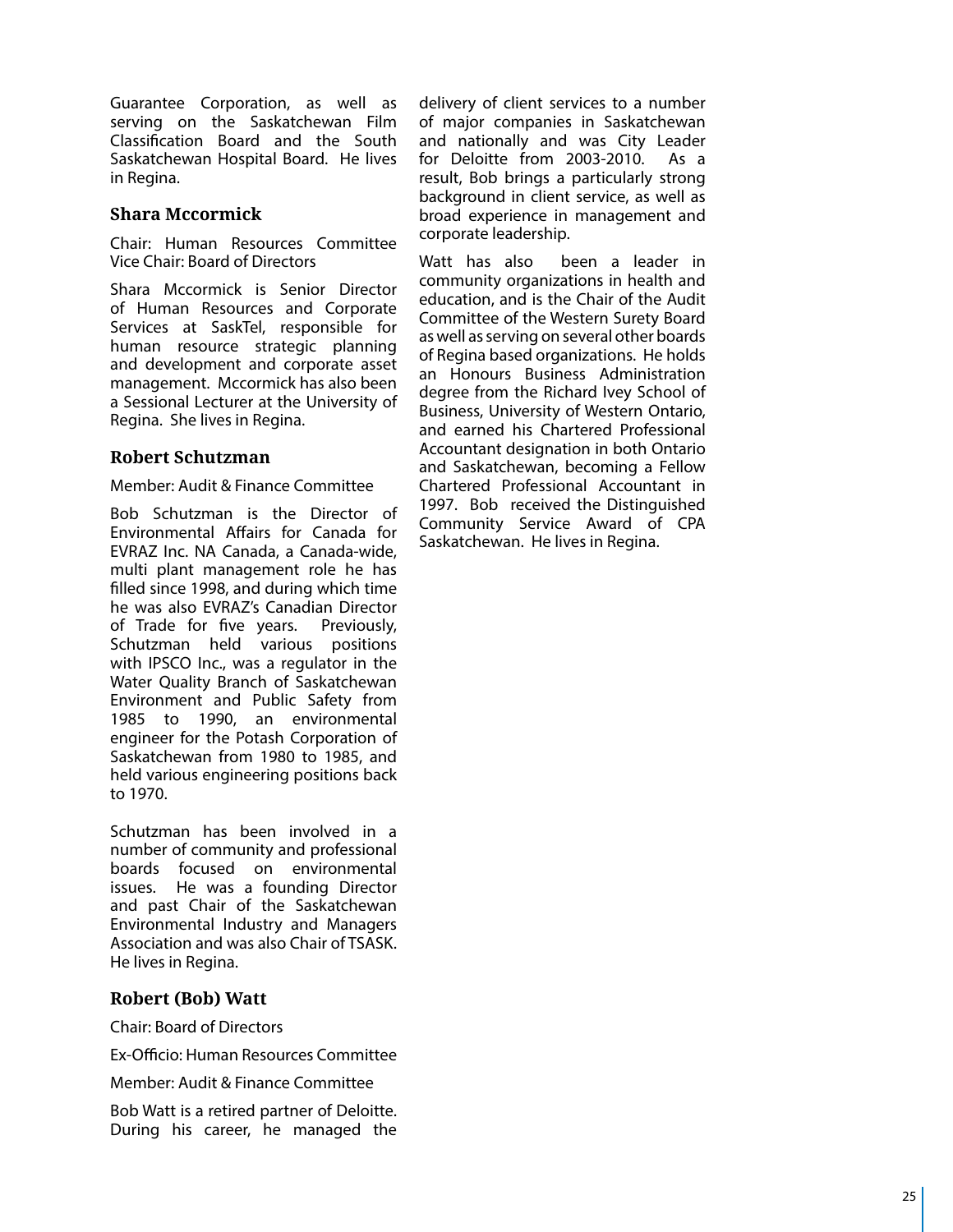### Management's Responsibility for the Financial Statements

#### To the Board of Directors:

Management is responsible for the preparation and presentation of the accompanying financial statements, including responsibility for significant accounting judgements and estimates in accordance with Canadian accounting standards for not-for-profit organizations and ensuring that all information in the annual report is consistent with the statements. This responsibility includes selecting appropriate accounting principles and methods, and making decisions affecting the measurement of transactions in which objective judgement is required.

In discharging its responsibilities for the integrity and fairness of the financial statements, management designs and maintains the necessary accounting systems and related internal controls to provide reasonable assurance that transactions are authorized, assets are safeguarded and financial records are properly maintained to provide reliable information for the preparation of financial statements.

The Board of Directors and the Audit and Finance Committee are composed entirely of Directors who are neither management nor employees of Technical Safety Authority of Saskatchewan. The Audit and Finance Committee is responsible for overseeing management in the performance of its financial reporting responsibilities, and for recommending approval of the financial statements to the Board. The Audit and Finance Committee has the responsibility of meeting with management and the external auditors to discuss the internal controls over the financial reporting process, auditing matters and financial reporting issues. The Audit and Finance Committee is also responsible for recommending the appointment of the Authority's external auditors.

MNP LLP, an independent firm of Chartered Accountants, is appointed by the Board of Directors to audit the financial statements and report directly to the Board; their report follows. The external auditors have full and free access to, and meet periodically and separately with, both the Committee and management to discuss their audit findings.

September 10, 2015

 $\frac{1}{2}$   $\frac{1}{2}$   $\frac{1}{2}$   $\frac{1}{2}$   $\frac{1}{2}$   $\frac{1}{2}$   $\frac{1}{2}$   $\frac{1}{2}$   $\frac{1}{2}$   $\frac{1}{2}$   $\frac{1}{2}$   $\frac{1}{2}$   $\frac{1}{2}$   $\frac{1}{2}$   $\frac{1}{2}$   $\frac{1}{2}$   $\frac{1}{2}$   $\frac{1}{2}$   $\frac{1}{2}$   $\frac{1}{2}$   $\frac{1}{2}$   $\frac{1}{2}$ 

Chief Executive Officer Vice President, Corporate Services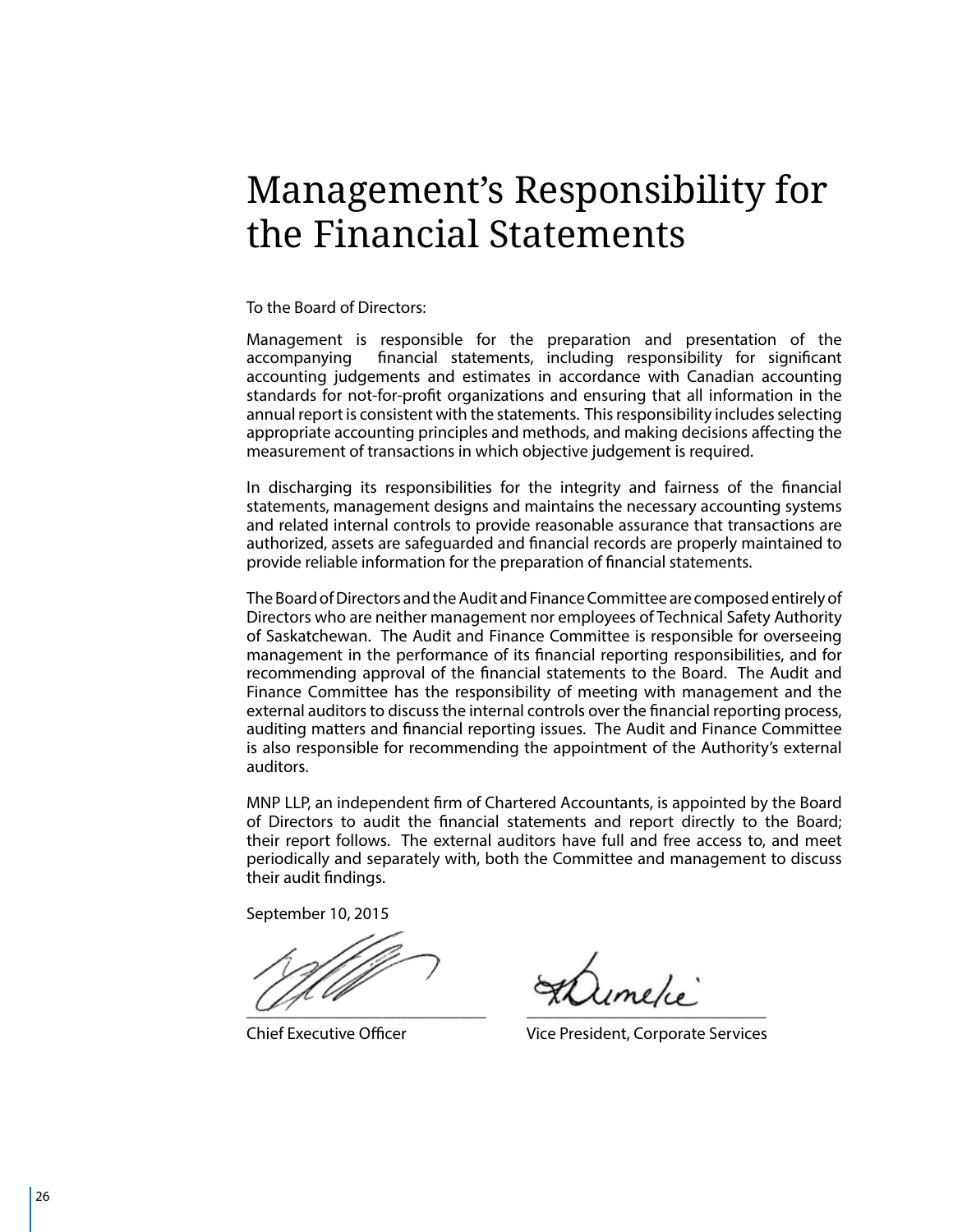### Independent Auditor's Report

To the Directors of Technical Safety Authority of Saskatchewan:

We have audited the accompanying financial statements of Technical Safety Authority of Saskatchewan, which comprise of the statement of financial position as at June 30, 2015, and the statements of operations and change in net assets, and cash flows for the year then ended, and a summary of significant accounting policies and other explanatory information.

#### *Management's Responsibility for the Financial Statements*

Management is responsible for the preparation and fair presentation of these financial statements in accordance with Canadian accounting standards for notfor-profit organizations and for such internal control as management determines is necessary to enable the preparation of financial statements that are free from material misstatement, whether due to fraud or error.

#### *Auditors' Responsibility*

Our responsibility is to express an opinion on these financial statements based on our audits. We conducted our audits in accordance with Canadian generally accepted auditing standards. Those standards require that we comply with ethical requirements and plan and perform the audit to obtain reasonable assurance about whether the financial statements are free from material misstatement.

An audit involves performing procedures to obtain audit evidence about the amounts and disclosures in the financial statements. The procedures selected depend on the auditors' judgement, including the assessment of the risks of material misstatement of the financial statements, whether due to fraud or error. In making those risk assessments, the auditor considers internal control relevant to the entity's preparation and fair presentation of the financial statements in order to design audit procedures that are appropriate in the circumstances, but not for the purpose of expressing an opinion of the effectiveness of the entity's internal control. An audit also includes evaluating the appropriateness of accounting policies used and the reasonableness of accounting estimates made by the management, as well as evaluating the overall presentation of the financial statements.

We believe that the audit evidence we have obtained in our audits is sufficient and appropriate to provide a basis for our audit opinion.

#### *Opinion*

In our opinion, the financial statements present fairly, in all material respects, the financial position of Technical Safety Authority of Saskatchewan as at June 30, 2015 and the results of its operations, changes in net assets and its cash flows for the year then ended in accordance with Canadian accounting standards for not-for-profit organizations.

 $MNP$ LLP

September 10, 2015

Regina, Saskatchewan Chartered Professional Accountants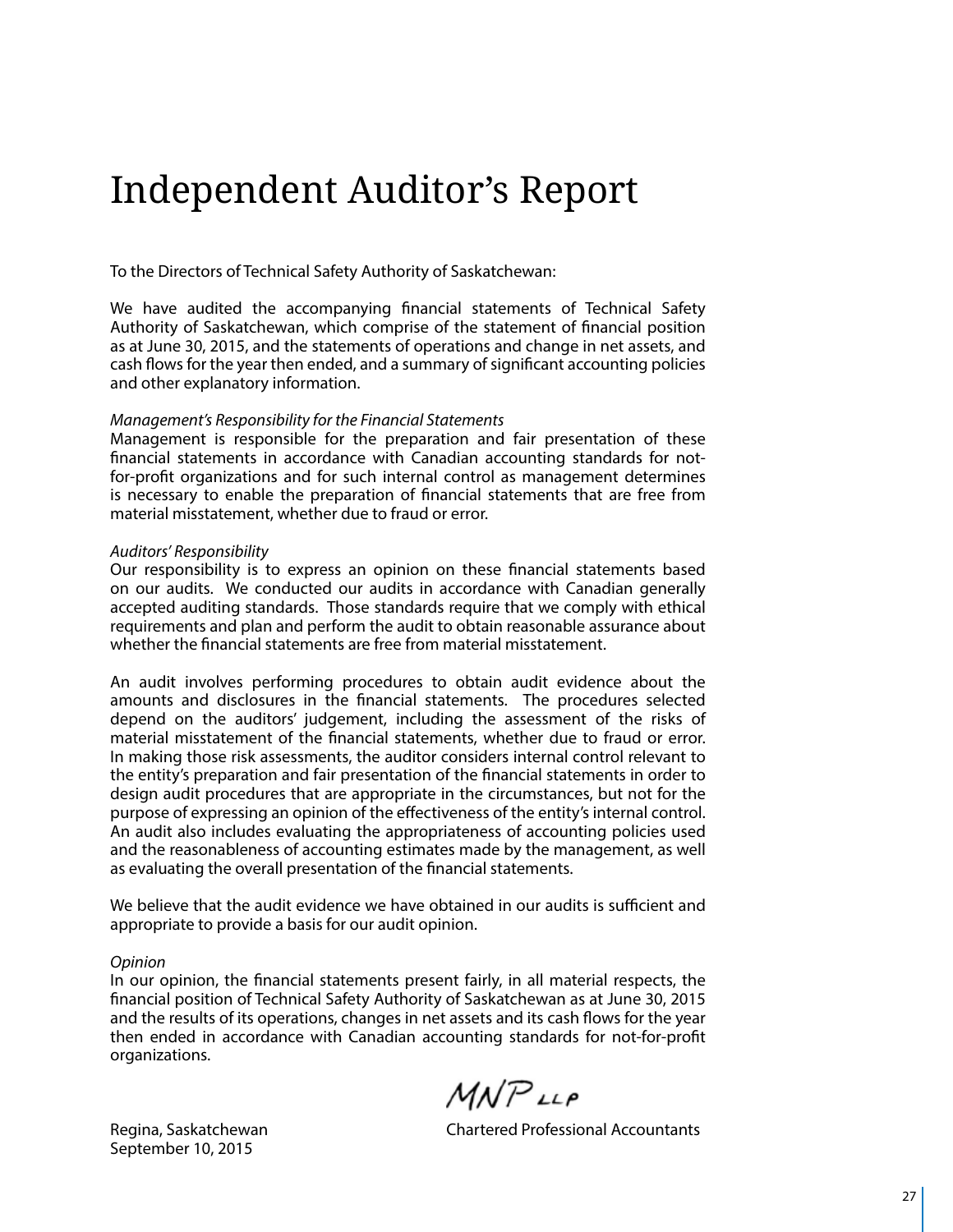# Financial Statements

### **TECHNICAL SAFETY AUTHORITY OF SASKATCHEWAN STATEMENT OF FINANCIAL POSITION**

As of June 30, 2015

|                                                    |         | 2015      |         | 2014      |
|----------------------------------------------------|---------|-----------|---------|-----------|
| <b>ASSETS</b>                                      |         |           |         |           |
| <b>Current Assets</b>                              |         |           |         |           |
| Cash                                               | \$      | 930,734   | \$      | 4,606,410 |
| Accounts receivable (note 3)                       |         | 308,044   |         | 383,773   |
| Prepaid expenses                                   |         | 108,566   |         | 35,801    |
| Short term investments (note 4)                    |         | 4,089,270 |         | 850,509   |
|                                                    |         | 5,436,614 |         | 5,876,493 |
| Long term investments (note 4)                     |         | 507,877   |         | 500,127   |
| Tangible capital assets (note 5)                   |         | 1,453,191 |         | 1,102,674 |
| Intangible capital assets (note 6)                 |         | 625,902   |         | 658,710   |
|                                                    | \$      | 8,023,584 | \$      | 8,138,004 |
| <b>LIABILITIES AND NET ASSETS</b>                  |         |           |         |           |
| <b>Current Liabilities</b>                         |         |           |         |           |
| Accounts payable and accrued liabilities (note 8)  | \$      | 604,340   | \$      | 798,535   |
| Deferred revenue (note 9)                          |         | 2,358,229 |         | 2,567,278 |
| Deferred tenant allowance (note 10)                |         | 35,383    |         | 31,383    |
|                                                    | \$      | 2,997,952 | \$      | 3,397,196 |
| Deferred revenue (note 9)                          |         | 879,170   |         | 915,557   |
| Deferred tenant allowance (note 10)                |         | 229,120   |         | 245,837   |
|                                                    | \$      | 4,106,242 | \$      | 4,558,590 |
| Net Assets (note 11)                               |         |           |         |           |
| Invested in capital assets                         | \$      | 2,079,093 | \$      | 1,761,384 |
| Externally restricted - safety standards agreement |         | 600,000   |         | 600,000   |
| Internally restricted - capital reserve            | 400,000 |           | 400,000 |           |
| Unrestricted - operating reserve                   |         | 838,249   |         | 818,030   |
|                                                    |         | 3,917,342 |         | 3,579,414 |
|                                                    | \$      | 8,023,584 | \$      | 8,138,004 |

Commitments (note 12)

See accompanying notes to the financial statements.

**Approved by the Board:**

 $\Box$   $\Box$  the set of  $\Box$ 

Director **Director** Director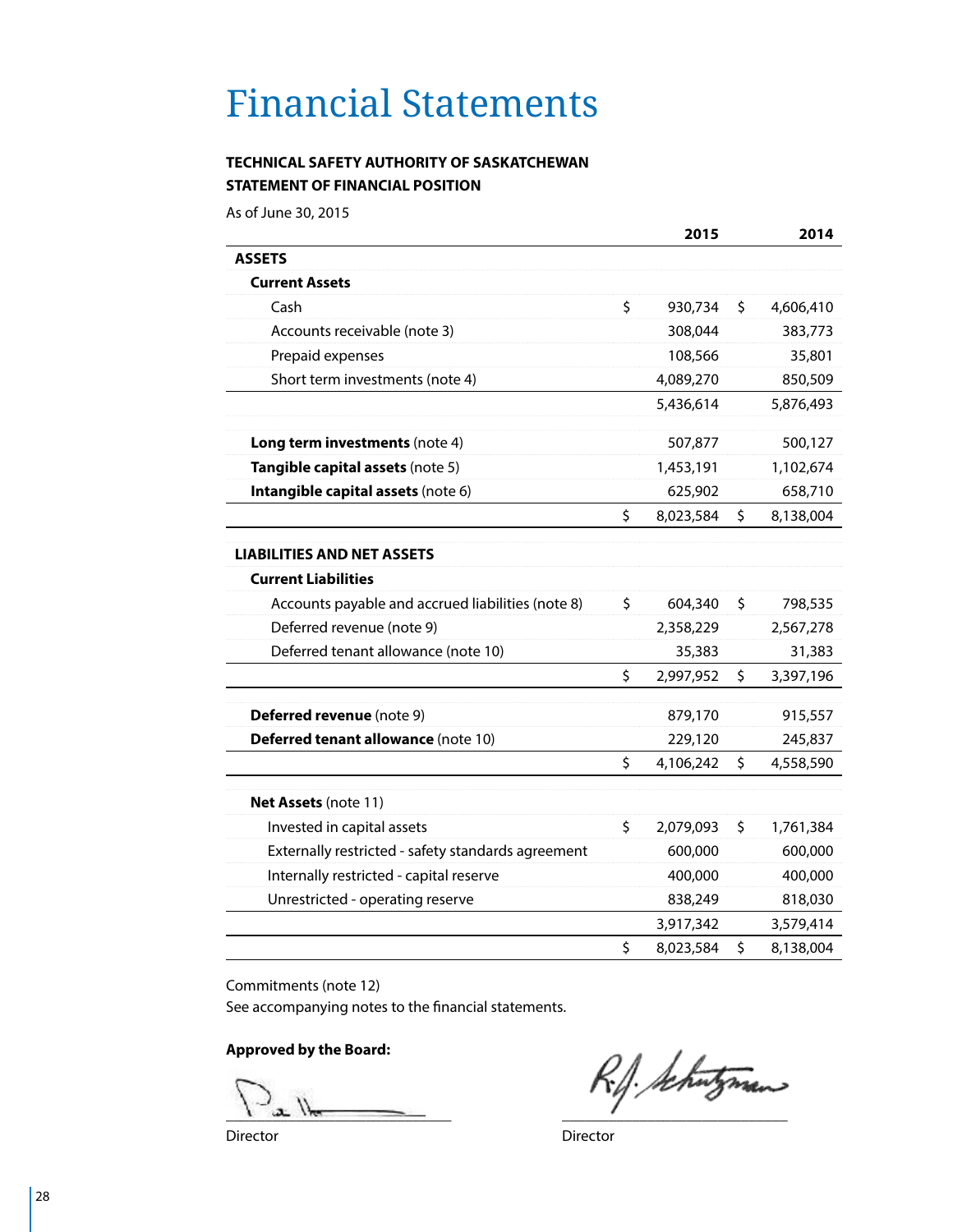### **TECHNICAL SAFETY AUTHORITY OF SASKATCHEWAN STATEMENT OF OPERATIONS AND CHANGES IN NET ASSETS**

For the year ended June 30, 2015

|                                        | 2015            | 2014            |
|----------------------------------------|-----------------|-----------------|
| <b>REVENUES</b>                        |                 |                 |
| Boiler and pressure vessel safety      | \$<br>8,099,979 | \$<br>7,855,782 |
| Elevator safety                        | 1,427,866       | 1,255,218       |
| Amusement ride safety                  | 44,251          | 45,827          |
| Other                                  | 98,110          | 60,740          |
|                                        | 9,670,206       | 9,217,567       |
| <b>EXPENSES</b>                        |                 |                 |
| Salaries and benefits                  | \$<br>6,391,162 | \$<br>5,711,126 |
| Rent, space and equipment              | 1,009,226       | 864,396         |
| <b>Travel</b>                          | 471,654         | 448,732         |
| Other business expenses                | 421,371         | 268,444         |
| Legal, accounting and other services   | 374,150         | 212,210         |
| Amortization                           | 307,483         | 144,938         |
| Administrative                         | 265,976         | 259,920         |
| <b>Board and committees</b>            | 91,256          | 88,046          |
|                                        | 9,332,278       | 7,997,812       |
| <b>EXCESS OF REVENUE OVER EXPENSES</b> | \$<br>337,928   | \$<br>1,219,755 |
| Net assets, beginning of year          | 3,579,414       | 2,359,659       |
| <b>NET ASSETS, END OF YEAR</b>         | \$<br>3,917,342 | \$<br>3,579,414 |

See accompanying notes to the financial statements.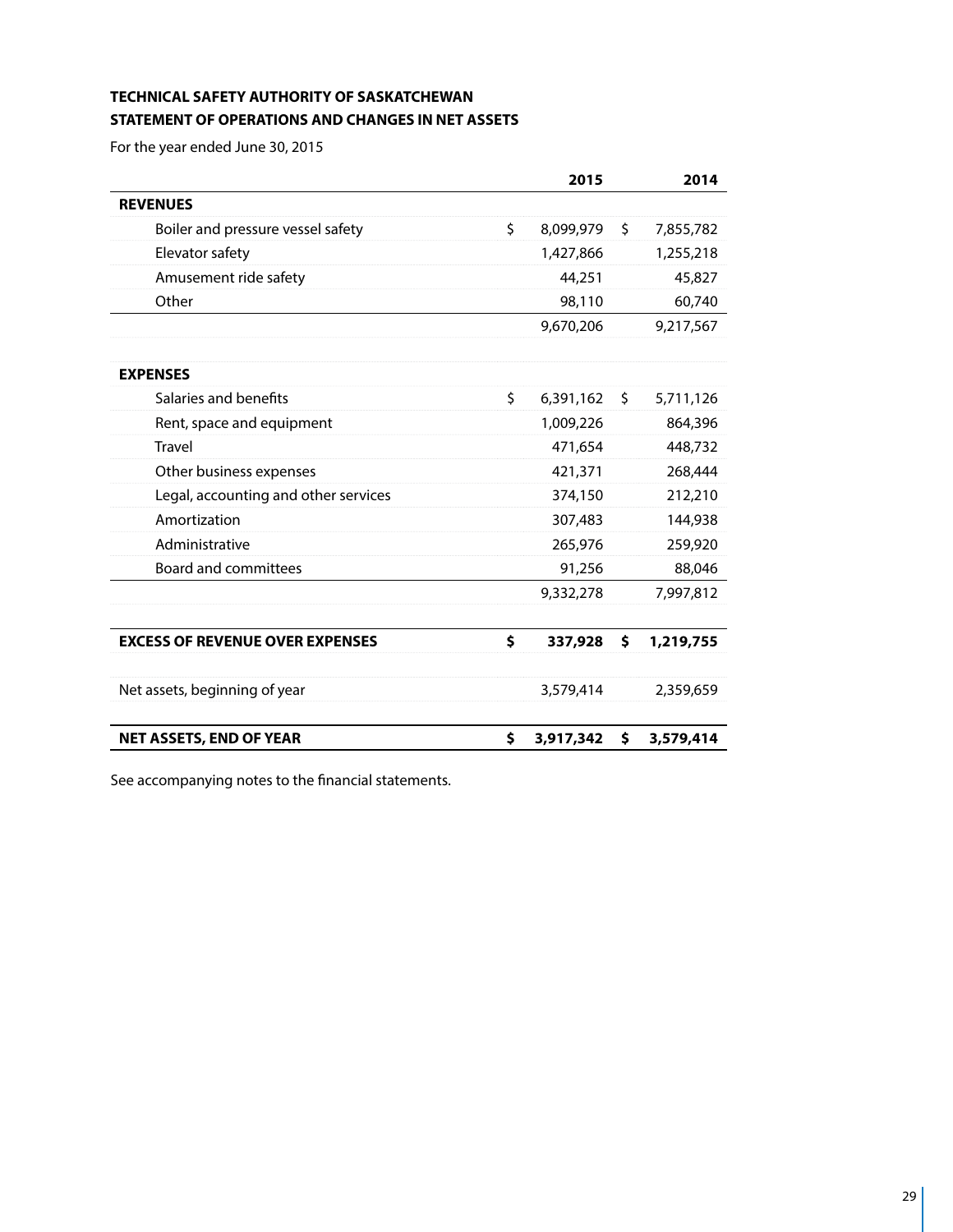### **TECHNICAL SAFETY AUTHORITY OF SASKATCHEWAN STATEMENT OF CASH FLOWS**

For the year ended June 30, 2015

|                                           | 2015                | 2014        |
|-------------------------------------------|---------------------|-------------|
| <b>CASH FLOWS FROM (USED IN)</b>          |                     |             |
| <b>OPERATING ACTIVITIES</b>               |                     |             |
| Excess of revenue over expenses           | \$<br>337,928<br>\$ | 1,219,755   |
| Items not affecting cash                  |                     |             |
| Amortization of tangible capital assets   | 173,863             | 144,938     |
| Amortization of intangible capital assets | 133,620             |             |
| Amortization of tenant allowance          | (32, 717)           | (31, 543)   |
|                                           | 612,694             | 1,333,150   |
| Net change in non-cash working capital    |                     |             |
| Accounts receivable                       | 75,729              | 347,136     |
| Prepaid expenses                          | (72, 766)           | 2,307       |
| Accounts payable and accrued liabilities  | (194, 195)          | 95,567      |
| Deferred revenue                          | (245, 436)          | 853,817     |
| Deferred tenant allowance                 | 20,000              | 4,867       |
|                                           | 196,026             | 2,636,844   |
| <b>INVESTING ACTIVITIES</b>               |                     |             |
| Additions to tangible capital assets      | (524, 379)          | (13, 476)   |
| Additions to intangible capital assets    | (100, 812)          | (256, 526)  |
| Purchase of investments                   | (3, 246, 511)       | (1,350,636) |
|                                           | (3,871,702)         | (1,620,638) |
| (DECREASE) / INCREASE IN CASH             | (3,675,676)         | 1,016,206   |
| <b>CASH, BEGINNING OF THE YEAR</b>        | 4,606,410           | 3,590,204   |
| <b>CASH, END OF THE YEAR</b>              | \$<br>930,734<br>\$ | 4,606,410   |

See accompanying notes to the financial statements.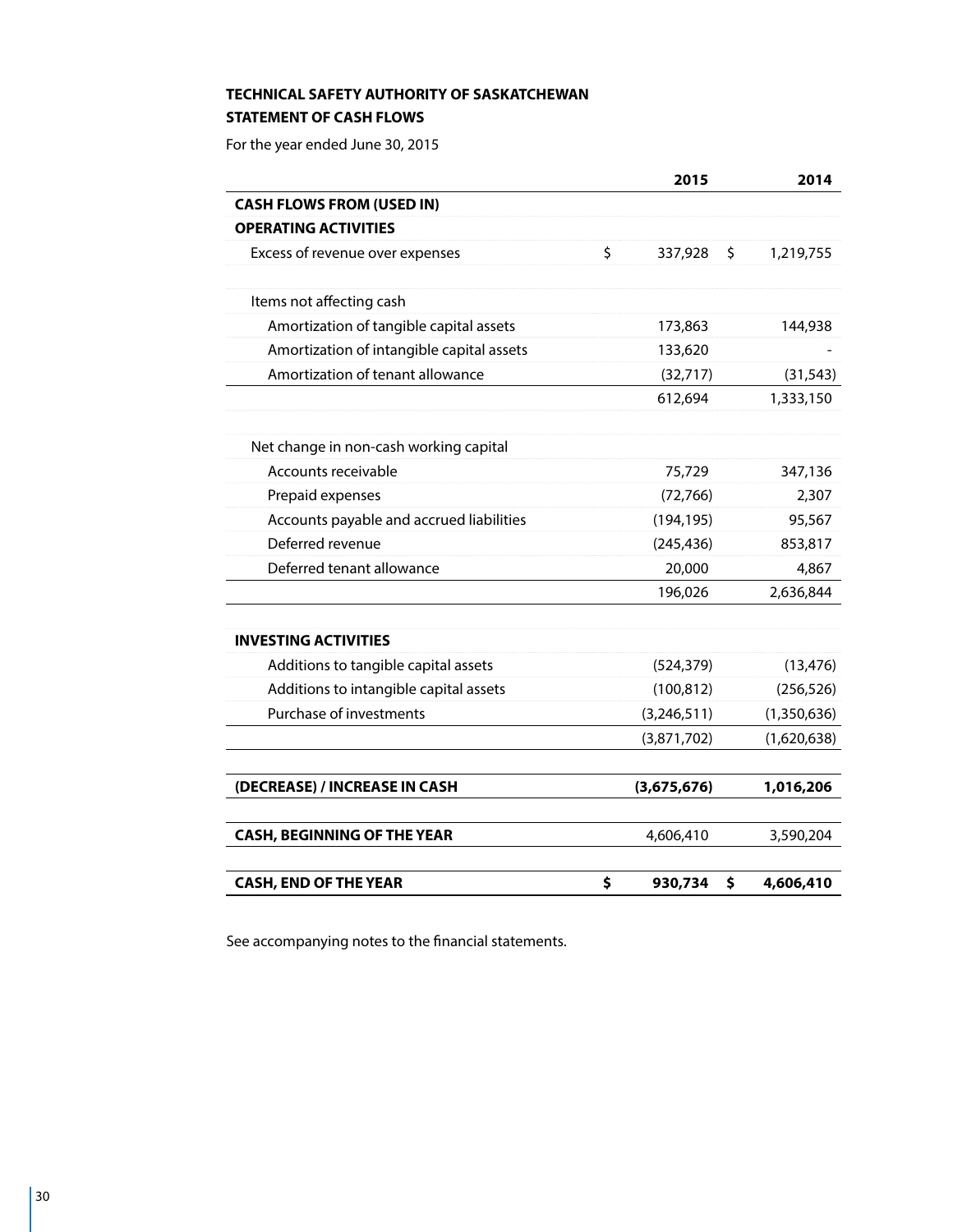### **1. NATURE OF BUSINESS**

The Technical Safety Authority of Saskatchewan (TSASK) is a not-for-profit organization which was established effective July 1, 2010 through the passing of The Technical Safety Authority of Saskatchewan Act (the "Act"). TSASK was created from the Licensing and Inspections Branch of the Ministry of Corrections, Public Safety and Policing, with a mandate of delivering safety programs related to pressure equipment, elevating devices and amusement rides.

TSASK's registration, inspection, certification and licensing programs and services operate on a fee-forservice basis. These fees are charged to the sectors involved in the manufacturing, installing and operating of technical equipment. TSASK entered into the Safety Standards Agreement with the Government of Saskatchewan to establish the rights and responsibilities of the parties and the terms and conditions for the delegation to TSASK of the administration of the safety statutes in accordance with the Act.

TSASK administers and enforces the following legislated safety statutes:

- • *The Boiler and Pressure Vessel Act, 1999;*
- • *The Passenger and Freight Elevator Act;*
- • *The Amusement Ride Safety Act.*

### **2. SIGNIFICANT ACCOUNTING POLICIES**

### **(a) Basis of Accounting**

TSASK's financial statements are prepared in accordance with Canadian generally accepted accounting standards for not-for-profit organizations.

### **(b) Use of Estimates**

The preparation of financial statements requires management to make estimates and assumptions that affect the reported amounts of assets and liabilities, the disclosure of contingent liabilities at the date of the financial statements and the reported amounts of revenue and expenses during the year. In particular, accounts receivables are stated after an evaluation to determine collectability is conducted and an appropriate allowance for doubtful accounts is provided where considered necessary. Estimates are also used to determine amortization which is based on the estimated useful lives of the assets. The percentage of completion of revenue is also estimated. Estimates are based on management's knowledge of current events and actions TSASK may undertake in the future. These estimates and assumptions are reviewed periodically and adjusted for as required.

### **(c) Revenue Recognition**

TSASK follows the deferral method of accounting for grant contributions. Unrestricted contributions are recognized as revenue when received or receivable if the amount to be received can be reasonably estimated, collection is reasonably assured and the expenses relating to the contribution are incurred. When a fee covers a specific period, revenues are recognized evenly over that period. Where the fee does not cover a specific period and is earned over a period of time, estimates are used to determine the period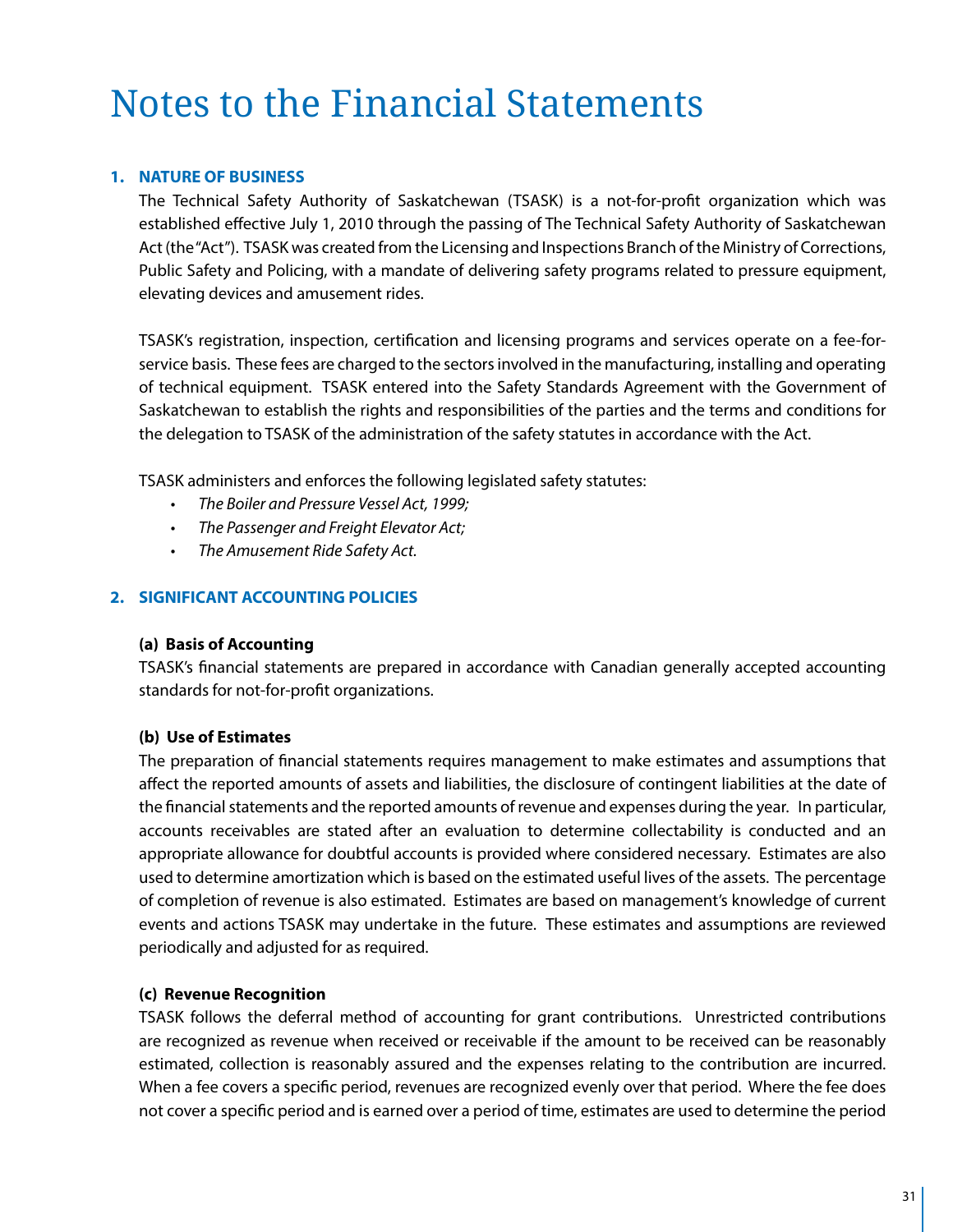### **2. SIGNIFICANT ACCOUNTING POLICIES (continued)**

over whch revenue is recognized, based on past history. In both cases, unearned fees are recorded as deferred revenue. All other revenues are recorded when services are performed and are recorded on the accrual basis.

### **(d) Corporate Income Taxes**

TSASK is incorporated as a not-for-profit organization and is exempt from federal and provincial income taxes.

### **(e) Cash**

Cash is comprised of balances with the bank and is recognized at fair value.

### **(f) Accounts Receivable**

Management evaluates collectability of customer receivables depending on the customer and the nature of the service provided. Collectability of receivables is reviewed and adjusted for as required. Account balances are provided for in excess of revenue over expenses when management determines that it is probable that the receivable will be collected.

### **(g) Investments**

Investments consist of term deposits and are carried at fair market value. Investments expected to be realized beyond the next fiscal year are classified as long-term.

### **(h) Tangible Capital Assets**

Tangible capital assets are recorded at cost. Amortization of property and equipment commences when it is brought into service and is provided on a straight-line basis over the estimated useful lives of the assets as follows:

| Furniture and equipment | 7 years           |
|-------------------------|-------------------|
| Computer hardware       | $3 - 5$ years     |
| Leasehold improvements  | term of the lease |

### **(i) Intangible Assets**

Direct costs attributed to the purchase and customization of third party software are capitalized and are recorded at cost. Costs to support or service software are expensed in the period incurred. Amortization of software commences when it is brought in to service and is provided on a straight-line basis over the estimated useful life of the asset (3 - 5 years).

### **(j) Financial Asset Impairment**

TSASK assesses impairment of all its financial assets measured at cost or amortized cost. TSASK groups assets for impairment testing when available information is not sufficient to permit identification of each individually impaired financial asset in the group. Management considers whether the issuer is having significant financial difficulty and/or whether there has been a breach in contract, in determining whether objective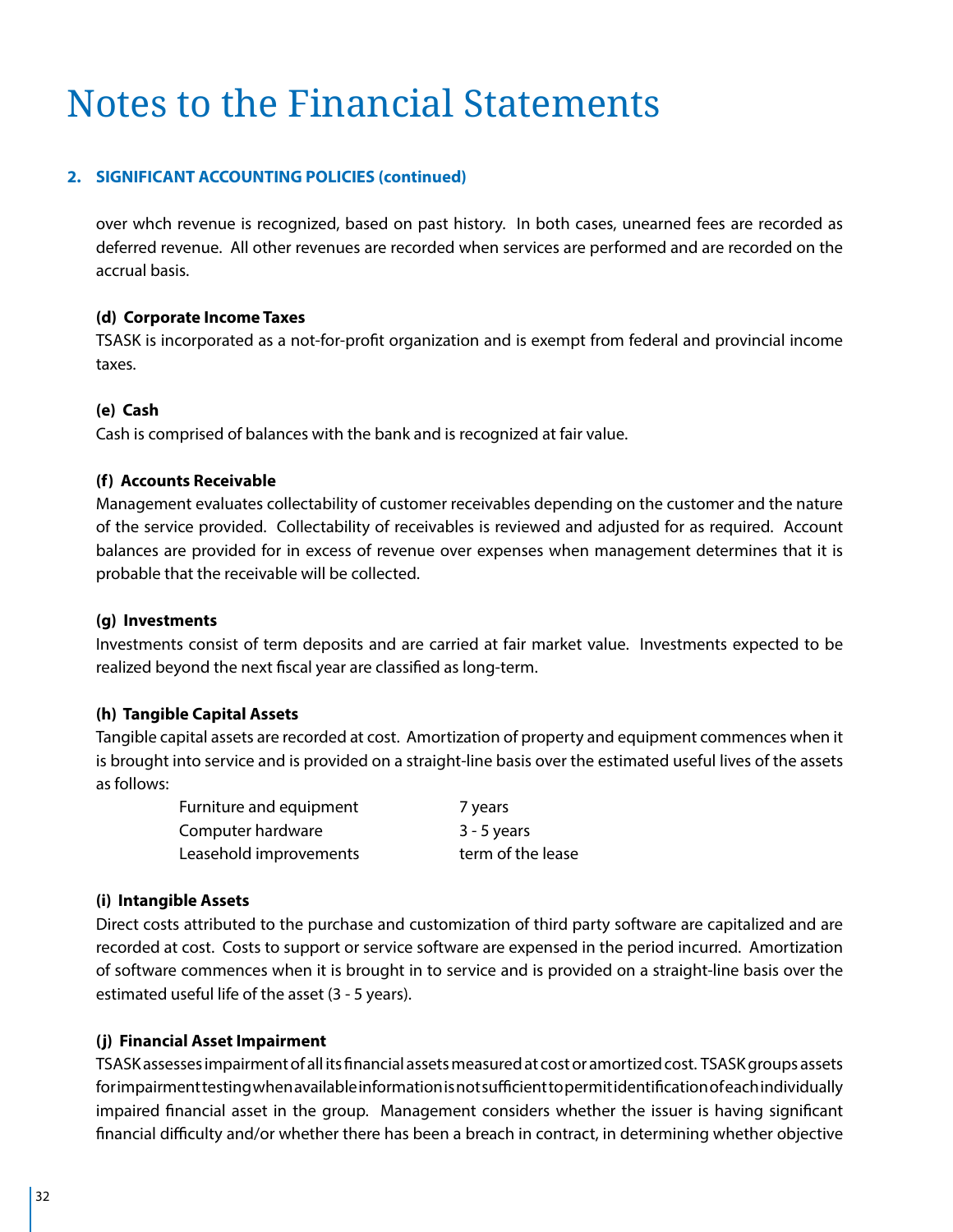### **2. SIGNIFICANT ACCOUNTING POLICIES (continued)**

evidence of impairment exists. Where there is an indication of impairment, TSASK determines whether it has resulted in a significant adverse change in the expected timing or amount of future cash flows during the year. If so, TSASK reduces the carrying amount of any impaired financial assets to the highest of: the present value of cash flows expected to be generated by holding the assets; and the amount that could be realized by selling the assets. Any impairment, which is not considered temporary, is included in current year earnings.

TSASK reverses impairment losses on financial assets when there is a decrease in impairment and the decrease can be objectively related to an event occurring after the impairment loss was recognized. The amount of the reversal is recognized in the statement of operations.

### **(k) Deferred Tenant Allowance**

Deferred tenant allowance includes amounts received in lease agreements related to leasehold improvements. Amortization of the deferred tenant allowance is recognized over the length of the lease on a straight-line basis.

### **(l) Financial Instruments**

Financial instruments are recognized when TSASK becomes party to the contractual provisions of the financial instrument. All financial instruments are initially recorded at fair value. Financial assets and liabilities originated and issued in related party transactions are initially measured at their carrying or exchange amount in accordance with CPA Canada Part II, Section 3840 Related Party Transactions.

At initial recognition, TSASK may irrevocably elect to subsequently measure any financial instrument at fair value. TSASK has elected to measure investments at fair value.

TSASK subsequently measures all other financial instruments at cost or amortized cost, except for investments which are carried at fair value.

### **(m) Net Assets**

### **i. Invested in capital assets**

Net assets invested in capital assets of \$2,079,093 (2014 - \$1,761,384) represent the amount of net assets that are not available for other purposes due to investment in long-term assets.

### **ii. Externally restricted reserve**

The Safety Standards Agreement requires TSASK to maintain an adequate surplus to protect the organization from unforeseen circumstances that would affect the viability of TSASK. The Board of Directors had restricted \$600,000 for this purpose.

### **iii. Capital reserve**

A capital reserve of \$400,000 has been established by the Board of Directors to fund long-term investment projects, such as the modernization of facilities and information technology systems.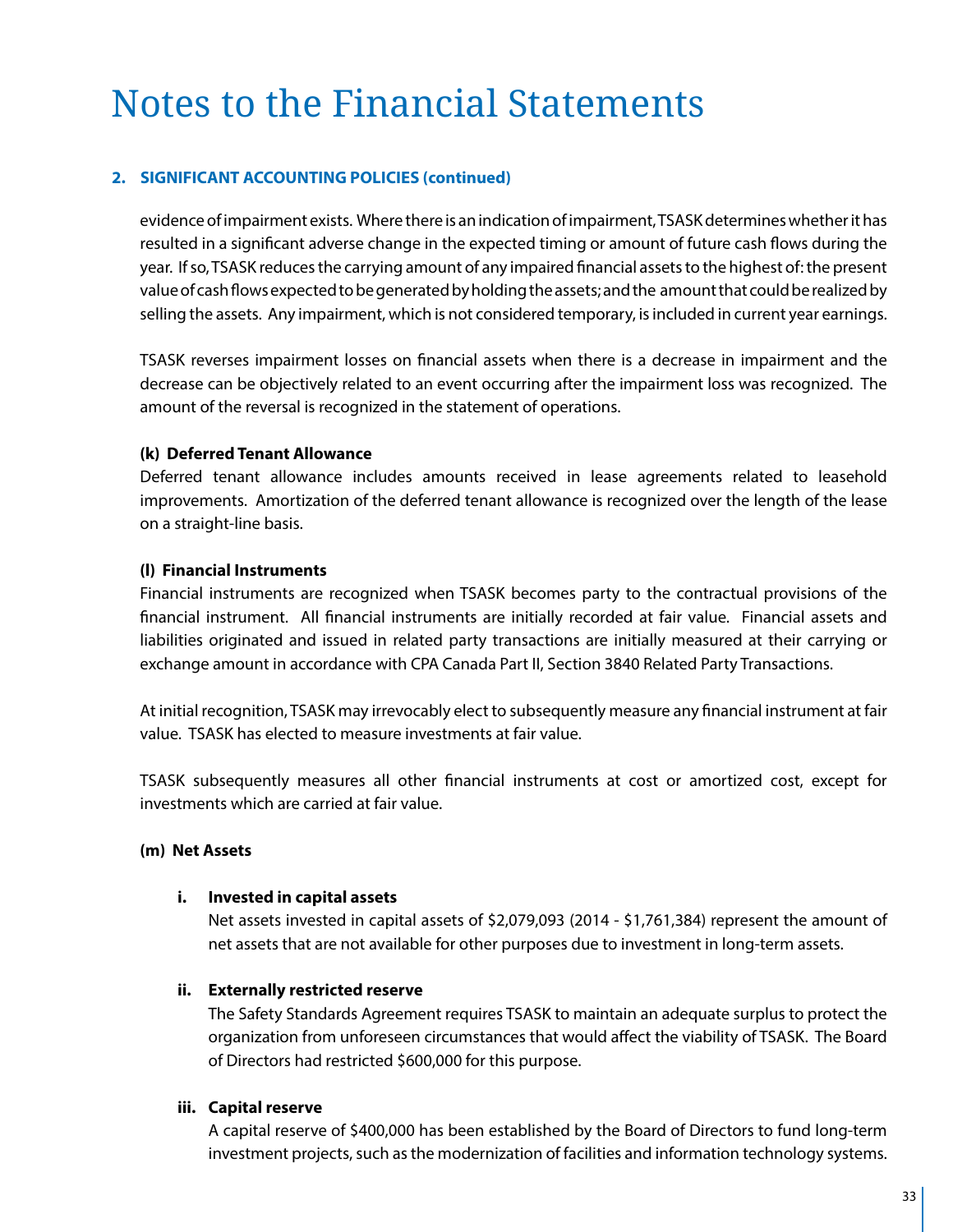### **2. SIGNIFICANT ACCOUNTING POLICIES (continued)**

### **iv. Operating reserve**

The operating reserve represents all accumulated surplus. This amount can be used to fund future operating initiatives and is unrestricted.

### **3. ACCOUNTS RECEIVABLE**

|                                 | 2015     | 2014     |
|---------------------------------|----------|----------|
| Trade                           | 272,861  | 352,730  |
| Other receivables               | 55,183   | 53,050   |
| Allowance for doubtful accounts | (20,000) | (22,007) |
|                                 | 308,044  | 383,773  |

### **4. INVESTMENTS**

**(i)** Short term investments consist of term deposits of \$4,089,270 (2014 – \$850,509) with yields between 1.00% and 1.40%, maturing prior to September 28, 2015.

**(ii)** Long term investments consist of the following, maturing on June 26, 2017, at a rate of 1.55%:

|              | Cost<br>2015 | Market<br>Value | Cost<br>2014 | <b>Market</b><br><b>Value</b> |
|--------------|--------------|-----------------|--------------|-------------------------------|
| Term Deposit | 500,000      | 507,877         | 500,000      | 500,127                       |

### **5. TANGIBLE CAPITAL ASSETS**

|                          | Cost<br>2015 | <b>Accumulated</b><br><b>Amortization</b><br>2015 | Cost<br>2014 |   | <b>Accumulated</b><br><b>Amortization</b><br>2014 |
|--------------------------|--------------|---------------------------------------------------|--------------|---|---------------------------------------------------|
| Furniture and equipment  | 1,026,103    | 306,103                                           | 636,724      |   | 215,609                                           |
| Leasehold improvements   | 897,846      | 164,655                                           | 762,846      |   | 81,287                                            |
|                          | 1,923,949    | 470,758                                           | 1,399,570    | S | 296,896                                           |
| Accumulated amortization | (470, 758)   |                                                   | (296, 896)   |   |                                                   |
| Net book value           | 1,453,191    |                                                   | 1,102,674    |   |                                                   |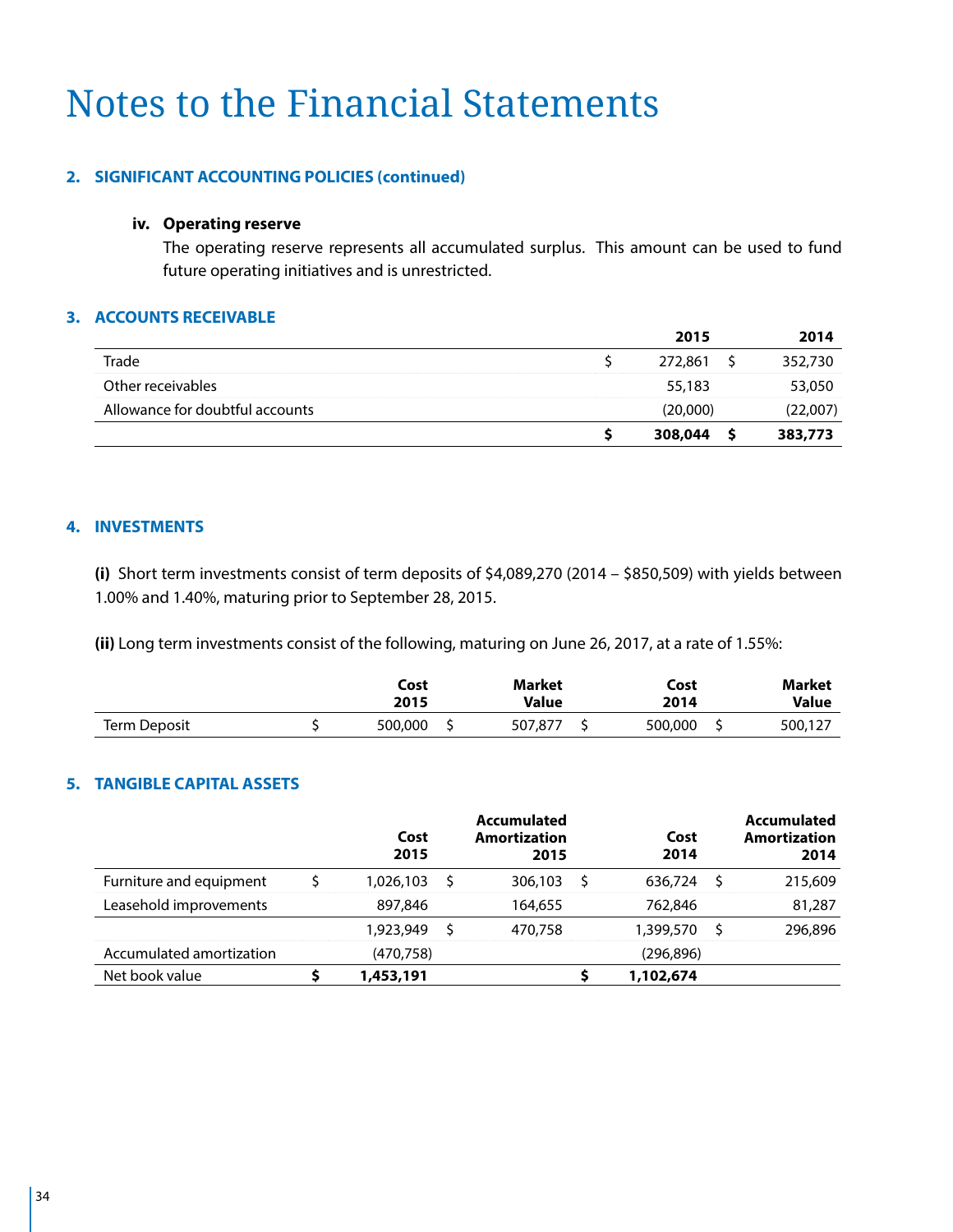### **6. INTANGIBLE CAPITAL ASSETS**

|                          | Cost<br>2015 | Accumulated<br>Amortization<br>2015 | Cost<br>2014             | Accumulated<br>Amortization<br>2014 |
|--------------------------|--------------|-------------------------------------|--------------------------|-------------------------------------|
| Software                 | 759,522      | 133,620                             | 658,710                  |                                     |
| Accumulated amortization | (133,620)    |                                     | $\overline{\phantom{0}}$ |                                     |
| Net book value           | 625,902      |                                     | 658,710                  |                                     |

### **7. DEMAND OPERATING FACILITY AGREEMENT**

TSASK has a Demand Operating Facility Agreement providing for a revolving line of credit for loans and overdrafts not to exceed \$250,000. The interest rate is set at prime rate + 0.500% per annum. Bank Security under the agreement consists of a first charge to acquired personal property and guarantees. During the year, TSASK continually had a positive cash balance and at no point was the line of credit accessed (2014  $-$  \$nil).

### **8. ACCOUNTS PAYABLE AND ACCRUED LIABILITIES**

|                               |    | 2015    |   | 2014    |
|-------------------------------|----|---------|---|---------|
| Trade payables                | \$ | 105,684 | S | 14,124  |
| <b>Accrued liabilities</b>    |    | 157,280 |   | 127,337 |
| Employment insurance payable  |    | 419     |   | 5,569   |
| Canada pension plan payable   |    | 1,399   |   | 13,197  |
| Employee income tax payable   |    | 9,883   |   | 45,542  |
| Payroll employer liabilities  |    | 327,836 |   | 589,906 |
| Provincial sales tax payable  |    | 358     |   | 363     |
| Good and services tax payable |    | 1,481   |   | 2,497   |
|                               | Ś  | 604,340 |   | 798,535 |

### **9. DEFERRED REVENUE**

|                                               |   | 2015      |   | 2014      |
|-----------------------------------------------|---|-----------|---|-----------|
| Deferred elevator licensing                   |   | 489,136   |   | 466,198   |
| Deferred operators licensing                  |   | 1,701,609 |   | 1,711,286 |
| Deferred boiler and pressure vessel licensing |   | 1,046,654 |   | 1,305,351 |
| Total deferred revenue                        |   | 3,237,399 |   | 3,482,835 |
|                                               |   |           |   |           |
| Current portion                               | S | 2,358,229 | S | 2,567,278 |
| Long term                                     | S | 879,170   | s | 915,557   |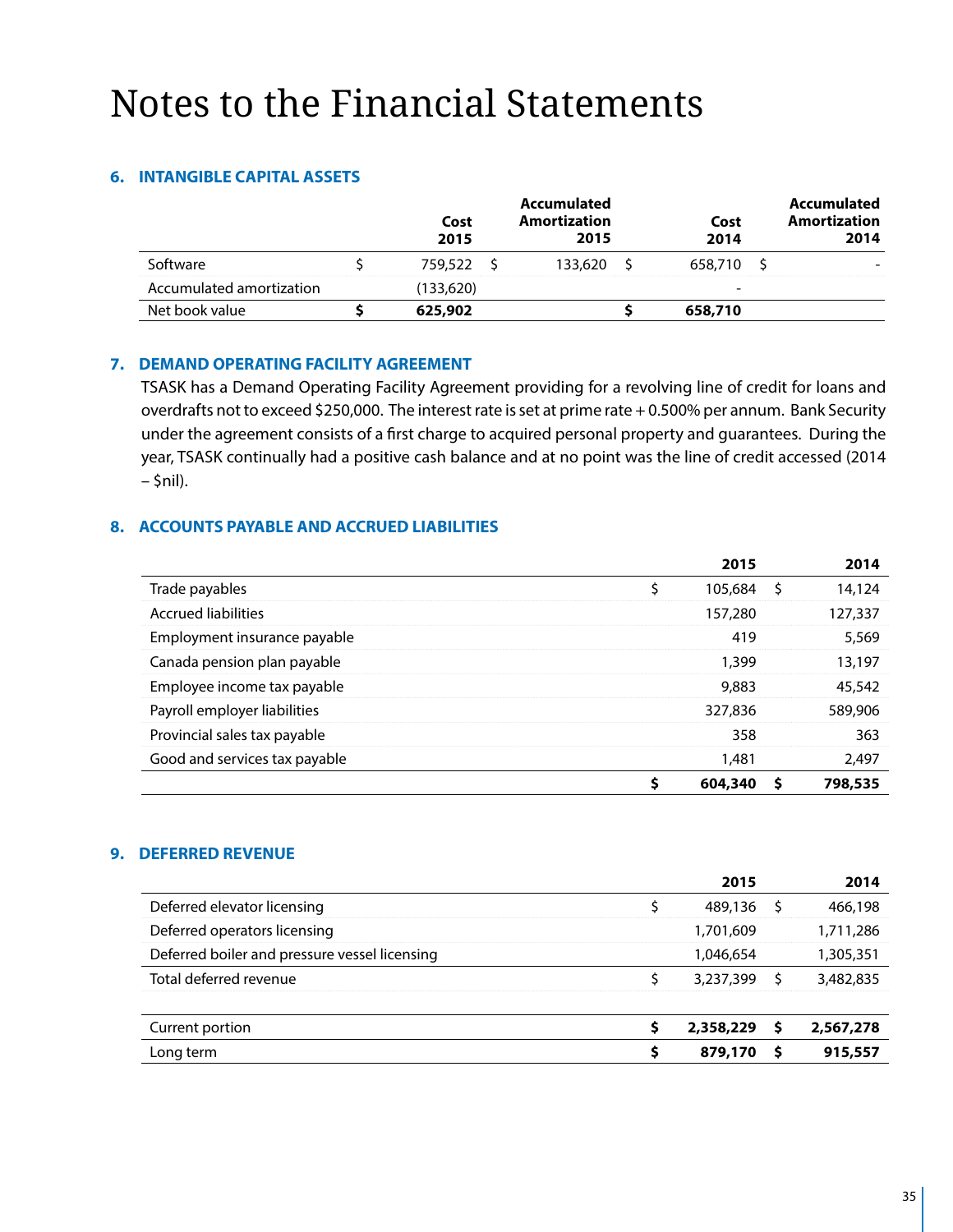#### **10. DEFERRED TENANT ALLOWANCE**

|                                              | 2015     |   | 2014      |
|----------------------------------------------|----------|---|-----------|
| Deferred tenant allowance, beginning of year | 277,220  |   | 303,896   |
| Allowance received during the year           | 20,000   |   | 4,867     |
| Amortization of tenant allowance             | (32,717) |   | (31, 543) |
| Deferred tenant allowance, end of year       | 264,503  |   | 277,220   |
|                                              |          |   |           |
| Current portion                              | 35,383   | s | 31,383    |
| Long term                                    | 229,120  | s | 245,837   |

### **11. NET ASSETS**

|                                                 | <b>Invested</b><br>in Capital<br><b>Assets</b> |    | <b>Operating</b><br><b>Reserve</b> | <b>Externally</b><br><b>Restricted</b><br><b>Reserve</b> | <b>Capital</b><br><b>Reserve</b> |    | <b>Total</b> |
|-------------------------------------------------|------------------------------------------------|----|------------------------------------|----------------------------------------------------------|----------------------------------|----|--------------|
| Net assets, June 30,<br>2013                    | \$<br>1,636,321                                | \$ | $(476, 662)$ \$                    | 1,200,000                                                | \$<br>$\sim$ .                   | \$ | 2,359,659    |
| Excess of revenue over<br>expenses              |                                                |    | 1,219,755                          |                                                          |                                  |    | 1,219,755    |
| Investment in tangible<br>and intangible assets | 125,063                                        |    | (125,063)                          |                                                          |                                  |    |              |
| Interfund transfers                             |                                                |    | 200,000                            | (600,000)                                                | 400,000                          |    |              |
| Net assets, June 30,<br>2014                    | \$<br>1,761,384                                | Ŝ. | 818,030                            | \$<br>600,000                                            | \$<br>400,000                    | \$ | 3,579,414    |
| Excess of revenue over<br>expenses              |                                                |    | 337,928                            |                                                          |                                  |    | 337,928      |
| Investment in tangible<br>and intangible assets | 317,709                                        |    | (317,709)                          |                                                          |                                  |    |              |
| Interfund transfers                             |                                                |    |                                    |                                                          |                                  |    |              |
| Net assets, June 30,<br>2015                    | \$<br>2,079,093                                | Ŝ. | 838,249                            | \$<br>600,000                                            | \$<br>400,000                    | S  | 3,917,342    |

### **12. COMMITMENTS**

TSASK has entered into various lease agreements with minimum annual payments as follows:

|            | 2,735,970 |  |
|------------|-----------|--|
| Thereafter | 785,676   |  |
| 2020       | 382,080   |  |
| 2019       | 406,859   |  |
| 2018       | 387,070   |  |
| 2017       | 384,738   |  |
| 2016       | 389,547   |  |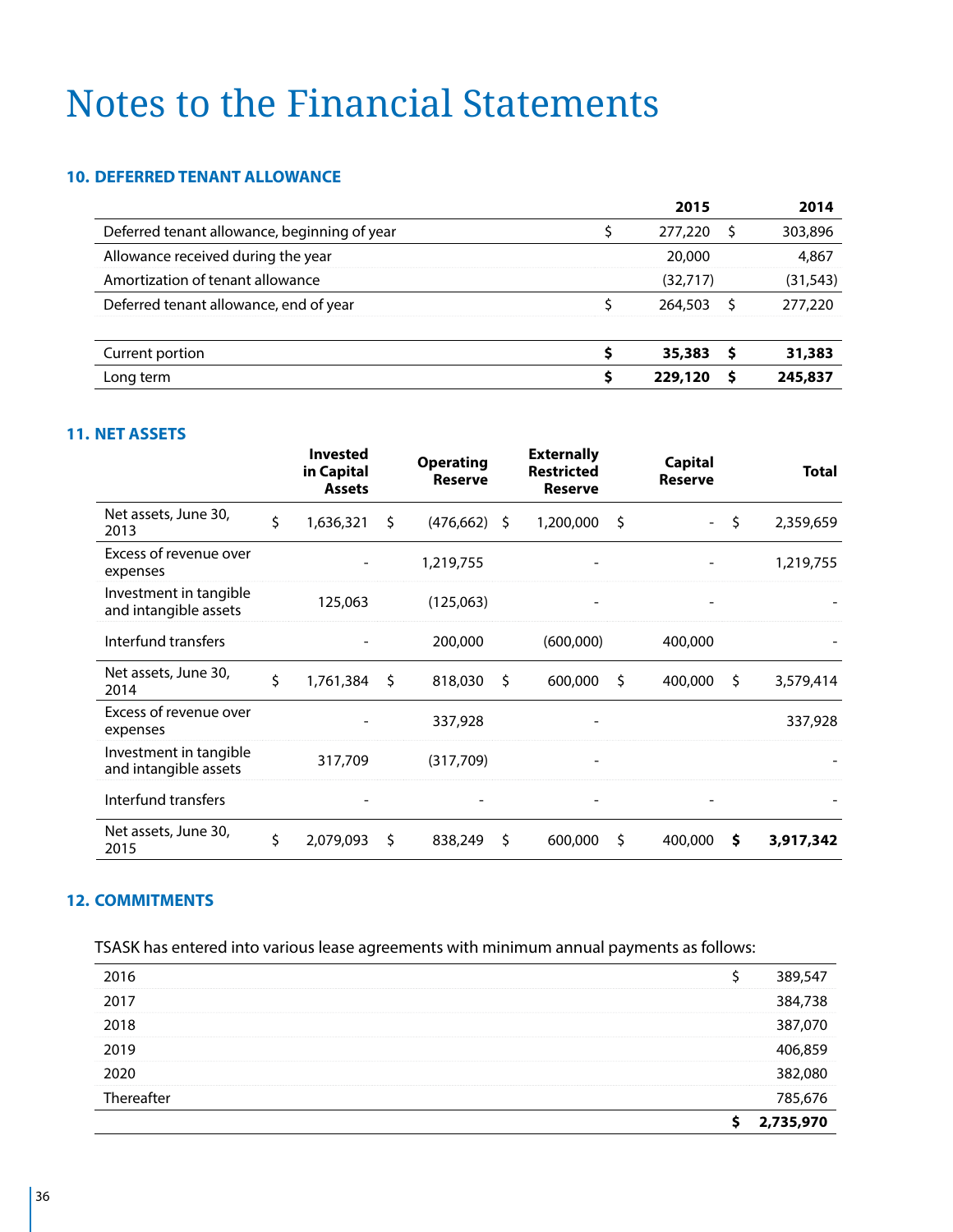### **13. FINANCIAL INSTRUMENTS**

### FAIR VALUE

TSASK's financial instruments consist of cash, accounts receivable, investments, accounts payable, and accrued liabilities. The carrying amount of TSASK's financial instruments approximates fair value, due to relatively short-term maturities.

### CREDIT RISK

TSASK is exposed to credit risk of its trade receivables. TSASK manages this credit risk through monitoring of credit balances and active collection activity. In the event that an account is deemed uncollectible, the account is written off as bad debt.

### INTEREST RATE RISK

Interest rate risk is the risk that the value of a financial instrument might be adversely affected by a change in interest rates. TSASK has no significant exposure to interest rate risk.

### LIQUIDITY RISK

Liquidity risk is the risk that TSASK will not be able to meet its financial obligations as they fall due. TSASK's approach to managing liquidity risk is to ensure that it will have sufficient working capital and cash flow generated from operations to fund the operations and settle debt and liabilities when due. TSASK also maintains an operating reserve to mitigate this risk (note 11). Contractual obligations and payments related to financial liabilities as at June 30, 2015 are all expected to be paid by June 30, 2016.

### FOREIGN CURRENCY RISK

Foreign exchange risk is the risk that the fair value or future cash flows of a financial instrument will fluctuate because of changes in foreign exchange rates. TSASK enters into transactions to receive income denominated in US dollars. TSASK has no significant exposure to foreign currency risk.

### **14. PENSION PLAN**

TSASK participates in the Public Employees Pension Plan (PEPP), a defined contribution pension plan. TSASK's obligations to PEPP are limited to 7.50% of earnings for all employees for current services. During the year, TSASK contributed \$407,804 (2014 - \$347,299) to PEPP, which is recorded as an expense.

### **15. TRANSACTIONS WITH GOVERNMENT**

TSASK has routine operating transactions with the Government of Saskatchewan, which are recorded at the rates charged by the Government of Saskatchewan and are settled on normal trade terms. Included in expenses are transactions with the Government of Saskatchewan amounting to \$774,096 (2014 - \$790,667) of which \$64,277 (2014 – \$63,677) was payable at June 30, 2015.

### **16. COMPARATIVE AMOUNTS**

Certain prior year comparative figures have been reclassified to conform to current year's presentation.